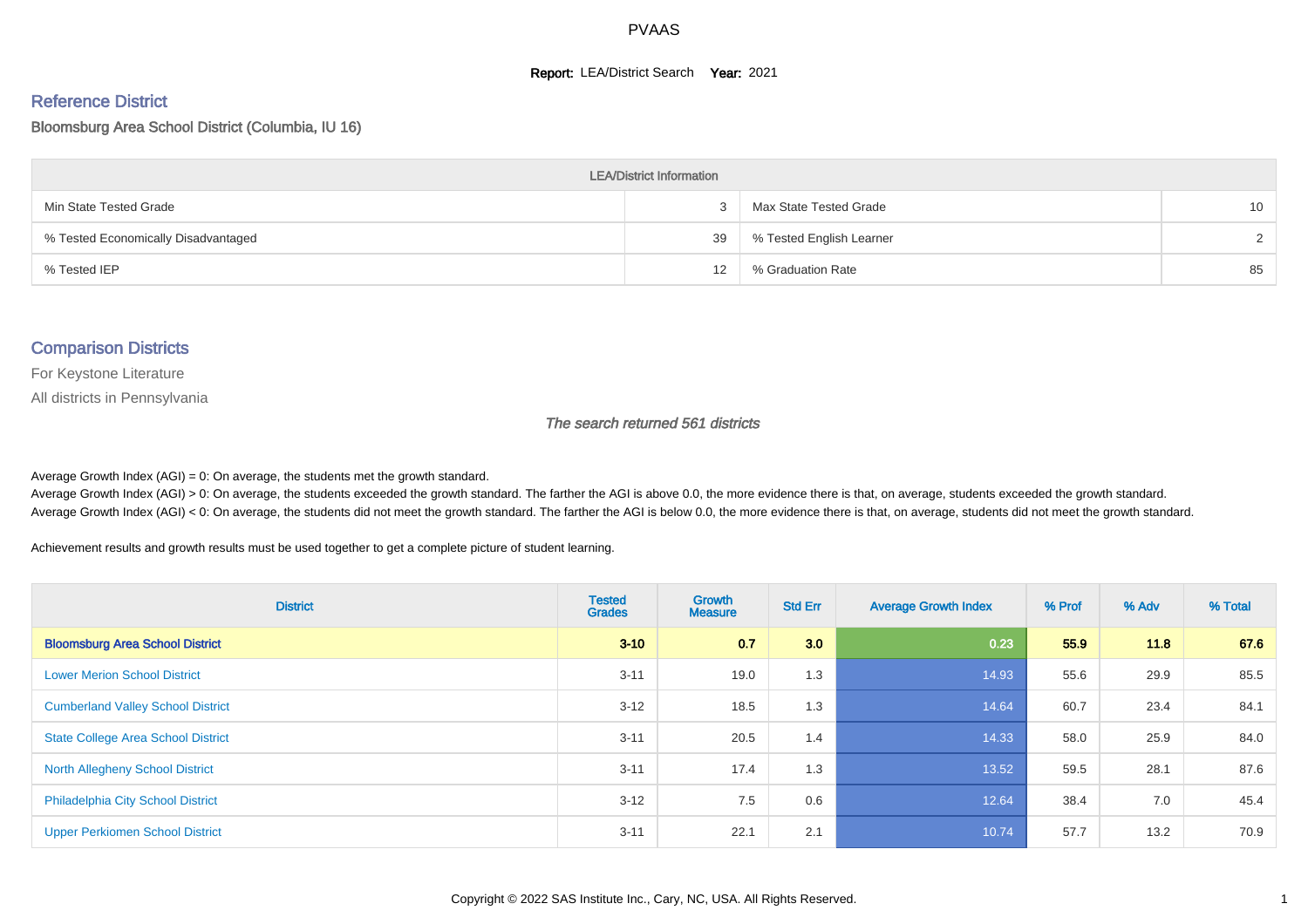| <b>District</b>                          | <b>Tested</b><br><b>Grades</b> | <b>Growth</b><br><b>Measure</b> | <b>Std Err</b> | <b>Average Growth Index</b> | % Prof | % Adv   | % Total |
|------------------------------------------|--------------------------------|---------------------------------|----------------|-----------------------------|--------|---------|---------|
| <b>Bloomsburg Area School District</b>   | $3 - 10$                       | 0.7                             | 3.0            | 0.23                        | 55.9   | 11.8    | 67.6    |
| Downingtown Area School District         | $3 - 11$                       | 12.1                            | 1.1            | 10.67                       | 60.0   | 23.5    | 83.6    |
| <b>Upper Saint Clair School District</b> | $3 - 11$                       | 18.5                            | 1.7            | 10.65                       | 61.8   | 30.1    | 91.9    |
| <b>West Chester Area School District</b> | $3 - 11$                       | 12.6                            | 1.2            | 10.38                       | 66.8   | 20.2    | 87.0    |
| <b>Norwin School District</b>            | $3 - 11$                       | 18.0                            | 1.7            | 10.37                       | 58.5   | 27.0    | 85.4    |
| <b>Dallastown Area School District</b>   | $3 - 11$                       | 13.5                            | 1.5            | 8.84                        | 56.0   | 17.9    | 73.8    |
| <b>Upper Dublin School District</b>      | $3-12$                         | 15.4                            | 1.8            | 8.53                        | 60.8   | 24.8    | 85.6    |
| <b>North Penn School District</b>        | $3 - 11$                       | 9.1                             | 1.1            | 8.36                        | 55.8   | 17.0    | 72.8    |
| <b>Souderton Area School District</b>    | $3 - 11$                       | 12.4                            | 1.5            | 8.28                        | 61.7   | 15.2    | 76.9    |
| <b>Colonial School District</b>          | $3 - 11$                       | 14.0                            | 1.7            | 8.21                        | 60.2   | 19.6    | 79.8    |
| <b>Bethlehem Area School District</b>    | $3 - 11$                       | 9.3                             | 1.1            | 8.15                        | 44.7   | 12.0    | 56.7    |
| <b>Springfield School District</b>       | $3 - 11$                       | 13.8                            | 1.7            | 7.99                        | 60.9   | 21.5    | 82.4    |
| <b>Great Valley School District</b>      | $3 - 11$                       | 15.0                            | 1.9            | 7.98                        | 50.0   | 35.0    | 85.0    |
| Northern York County School District     | $3 - 11$                       | 15.6                            | 2.0            | 7.98                        | 57.4   | 11.5    | 68.8    |
| <b>Pennsbury School District</b>         | $3 - 11$                       | 11.7                            | 1.5            | 7.90                        | 60.1   | 21.3    | 81.3    |
| <b>Tyrone Area School District</b>       | $3-12$                         | 19.7                            | 2.5            | 7.87                        | 60.4   | 16.7    | 77.1    |
| <b>Penn-Trafford School District</b>     | $3 - 11$                       | 13.4                            | 1.7            | 7.87                        | 62.3   | 21.9    | 84.2    |
| <b>Council Rock School District</b>      | $3 - 11$                       | 8.9                             | 1.2            | 7.65                        | 62.8   | 16.6    | 79.4    |
| <b>Upper Merion Area School District</b> | $3 - 11$                       | 15.3                            | 2.0            | 7.62                        | 59.3   | 19.3    | 78.6    |
| Pennsylvania Cyber Charter School        | $3 - 11$                       | 11.6                            | 1.5            | 7.54                        | 46.3   | $5.0\,$ | 51.3    |
| <b>Valley View School District</b>       | $3 - 11$                       | 18.1                            | 2.4            | 7.42                        | 53.7   | 14.7    | 68.4    |
| <b>Reading School District</b>           | $3 - 11$                       | 10.1                            | 1.4            | 7.25                        | 24.7   | 2.4     | 27.2    |
| <b>Central York School District</b>      | $3-12$                         | 12.3                            | 1.7            | $7.20$                      | 55.5   | 11.5    | 67.0    |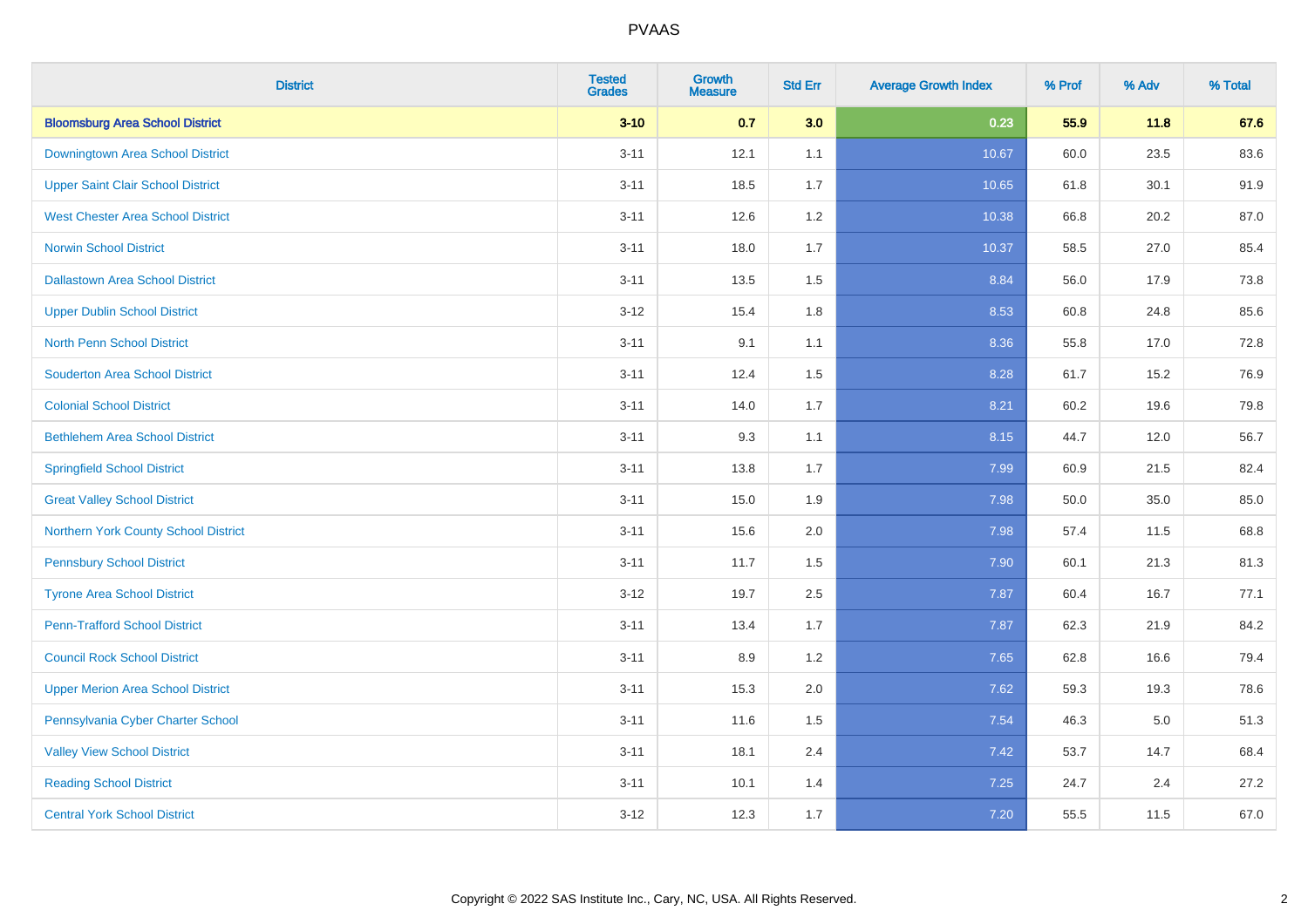| <b>District</b>                               | <b>Tested</b><br><b>Grades</b> | <b>Growth</b><br><b>Measure</b> | <b>Std Err</b> | <b>Average Growth Index</b> | % Prof | % Adv | % Total |
|-----------------------------------------------|--------------------------------|---------------------------------|----------------|-----------------------------|--------|-------|---------|
| <b>Bloomsburg Area School District</b>        | $3 - 10$                       | 0.7                             | 3.0            | 0.23                        | 55.9   | 11.8  | 67.6    |
| <b>Delaware Valley School District</b>        | $3 - 11$                       | 12.6                            | 1.8            | 6.93                        | 55.2   | 16.2  | 71.4    |
| <b>Southern York County School District</b>   | $3 - 11$                       | 14.2                            | 2.1            | 6.91                        | 55.1   | 18.1  | 73.1    |
| <b>Wissahickon School District</b>            | $3 - 10$                       | 12.5                            | 1.8            | 6.85                        | 58.3   | 22.4  | 80.7    |
| <b>Hazleton Area School District</b>          | $3 - 11$                       | 9.6                             | 1.4            | 6.77                        | 45.0   | 7.8   | 52.9    |
| <b>Garnet Valley School District</b>          | $3 - 10$                       | 10.9                            | 1.7            | 6.53                        | 67.1   | 19.0  | 86.1    |
| <b>Derry Township School District</b>         | $3 - 10$                       | 12.8                            | 2.0            | 6.39                        | 54.8   | 25.8  | 80.6    |
| <b>Deer Lakes School District</b>             | $3 - 11$                       | 17.0                            | 2.7            | 6.32                        | 61.5   | 16.4  | 77.9    |
| <b>Pine-Richland School District</b>          | $3 - 11$                       | 11.5                            | 1.8            | 6.31                        | 60.6   | 24.4  | 85.0    |
| <b>Abington Heights School District</b>       | $3 - 11$                       | 13.5                            | 2.2            | 6.27                        | 58.3   | 16.2  | 74.5    |
| <b>Avon Grove School District</b>             | $3 - 10$                       | 10.0                            | 1.6            | 6.26                        | 56.3   | 18.6  | 74.9    |
| <b>Ridley School District</b>                 | $3 - 12$                       | 10.0                            | 1.6            | 6.10                        | 45.6   | 8.2   | 53.8    |
| <b>Saucon Valley School District</b>          | $3 - 11$                       | 14.7                            | 2.5            | 5.98                        | 48.7   | 20.2  | 69.0    |
| <b>Wilson School District</b>                 | $3 - 12$                       | $8.8\,$                         | 1.5            | 5.96                        | 52.6   | 14.6  | 67.2    |
| <b>Mountain View School District</b>          | $3 - 11$                       | 20.9                            | 3.5            | 5.91                        | 57.8   | 20.3  | 78.1    |
| <b>Fleetwood Area School District</b>         | $3 - 10$                       | 12.2                            | 2.2            | 5.68                        | 53.5   | 11.6  | 65.2    |
| <b>Unionville-Chadds Ford School District</b> | $3 - 11$                       | 17.1                            | 3.1            | 5.51                        | 68.1   | 13.2  | 81.3    |
| <b>Mifflin County School District</b>         | $3 - 11$                       | 9.1                             | 1.7            | 5.49                        | 47.1   | 6.7   | 53.8    |
| Fox Chapel Area School District               | $3 - 11$                       | 9.8                             | 1.8            | 5.36                        | 56.6   | 28.6  | 85.2    |
| <b>Haverford Township School District</b>     | $3 - 11$                       | 8.0                             | 1.5            | 5.27                        | 53.0   | 25.5  | 78.6    |
| <b>Cocalico School District</b>               | $3 - 11$                       | 10.6                            | 2.0            | 5.18                        | 50.8   | 14.1  | 64.8    |
| <b>City CHS</b>                               | $10 - 11$                      | 13.6                            | 2.7            | 5.12                        | 45.8   | 3.0   | 48.8    |
| <b>Cornwall-Lebanon School District</b>       | $3 - 11$                       | 8.3                             | 1.6            | 5.08                        | 47.2   | 8.4   | 55.6    |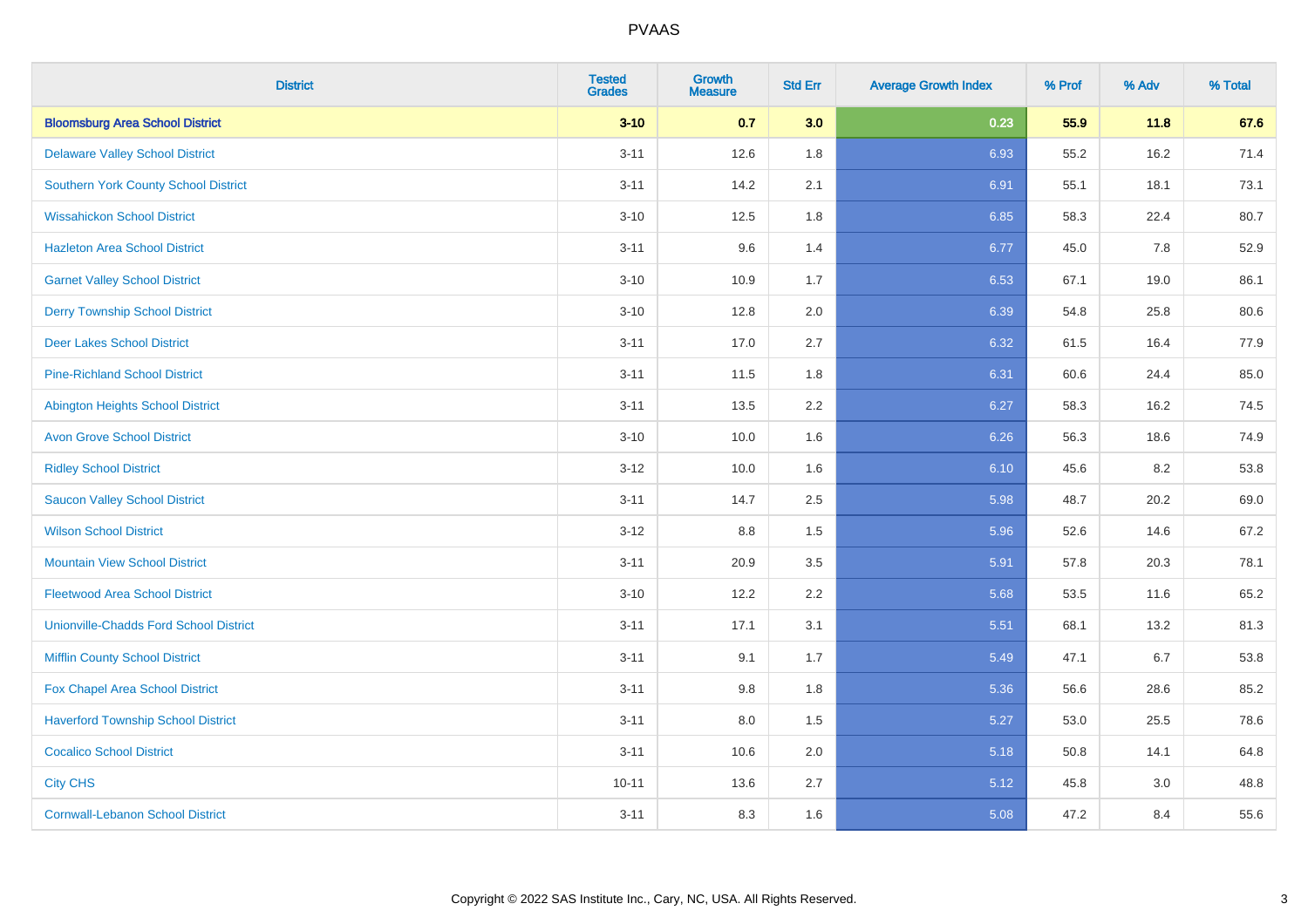| <b>District</b>                                    | <b>Tested</b><br><b>Grades</b> | <b>Growth</b><br><b>Measure</b> | <b>Std Err</b> | <b>Average Growth Index</b> | % Prof | % Adv | % Total |
|----------------------------------------------------|--------------------------------|---------------------------------|----------------|-----------------------------|--------|-------|---------|
| <b>Bloomsburg Area School District</b>             | $3 - 10$                       | 0.7                             | 3.0            | 0.23                        | 55.9   | 11.8  | 67.6    |
| <b>West Perry School District</b>                  | $3 - 11$                       | 12.5                            | 2.5            | 4.99                        | 56.6   | 8.4   | 65.0    |
| <b>York Suburban School District</b>               | $3 - 11$                       | 10.1                            | 2.1            | 4.91                        | 53.5   | 27.8  | 81.3    |
| <b>Commonwealth Charter Academy Charter School</b> | $3 - 10$                       | 9.1                             | 1.9            | 4.90                        | 47.2   | 9.1   | 56.3    |
| Shippensburg Area School District                  | $3 - 11$                       | 9.3                             | 1.9            | 4.84                        | 53.1   | 10.2  | 63.3    |
| Penns Valley Area School District                  | $3 - 12$                       | 14.0                            | 2.9            | 4.80                        | 41.9   | 23.1  | 65.0    |
| <b>Fort Leboeuf School District</b>                | $3 - 11$                       | 11.7                            | 2.5            | 4.73                        | 48.5   | 21.1  | 69.6    |
| <b>Conestoga Valley School District</b>            | $3 - 11$                       | 8.7                             | 1.8            | 4.69                        | 60.3   | 13.5  | 73.8    |
| <b>Derry Area School District</b>                  | $3 - 11$                       | 13.2                            | 2.8            | 4.69                        | 60.0   | 12.5  | 72.5    |
| <b>Littlestown Area School District</b>            | $3 - 11$                       | 11.4                            | $2.5\,$        | 4.62                        | 55.2   | 10.4  | 65.6    |
| <b>Upper Darby School District</b>                 | $3 - 12$                       | 6.9                             | 1.5            | 4.62                        | 45.0   | 6.7   | 51.7    |
| Pocono Mountain School District                    | $3 - 12$                       | 6.8                             | 1.5            | 4.62                        | 45.8   | 5.0   | 50.7    |
| Northern Bedford County School District            | $3 - 11$                       | 16.5                            | 3.6            | 4.58                        | 51.7   | 20.0  | 71.7    |
| <b>Spring-Ford Area School District</b>            | $3 - 11$                       | 6.0                             | 1.3            | 4.46                        | 60.8   | 16.5  | 77.4    |
| <b>Iroquois School District</b>                    | $3 - 11$                       | 13.1                            | 3.0            | 4.35                        | 48.2   | 7.8   | 56.0    |
| <b>Parkland School District</b>                    | $3 - 11$                       | 5.3                             | 1.2            | 4.30                        | 58.0   | 22.3  | 80.4    |
| <b>Centennial School District</b>                  | $3 - 10$                       | 7.1                             | 1.7            | 4.29                        | 50.1   | 8.7   | 58.9    |
| <b>Moon Area School District</b>                   | $3 - 11$                       | 8.2                             | 1.9            | 4.25                        | 58.7   | 18.5  | 77.2    |
| <b>Montoursville Area School District</b>          | $3 - 12$                       | 10.8                            | 2.5            | 4.24                        | 44.6   | 20.1  | 64.8    |
| <b>Greenwood School District</b>                   | $3 - 11$                       | 15.9                            | 3.9            | 4.11                        | 50.0   | 25.0  | 75.0    |
| <b>Greater Nanticoke Area School District</b>      | $3 - 12$                       | 11.2                            | 2.8            | 4.01                        | 38.0   | 12.4  | 50.4    |
| <b>William Penn School District</b>                | $3 - 12$                       | 8.3                             | 2.1            | 3.99                        | 35.6   | 3.0   | 38.7    |
| <b>Lake-Lehman School District</b>                 | $3 - 11$                       | 10.8                            | 2.7            | 3.93                        | 55.3   | 7.9   | 63.2    |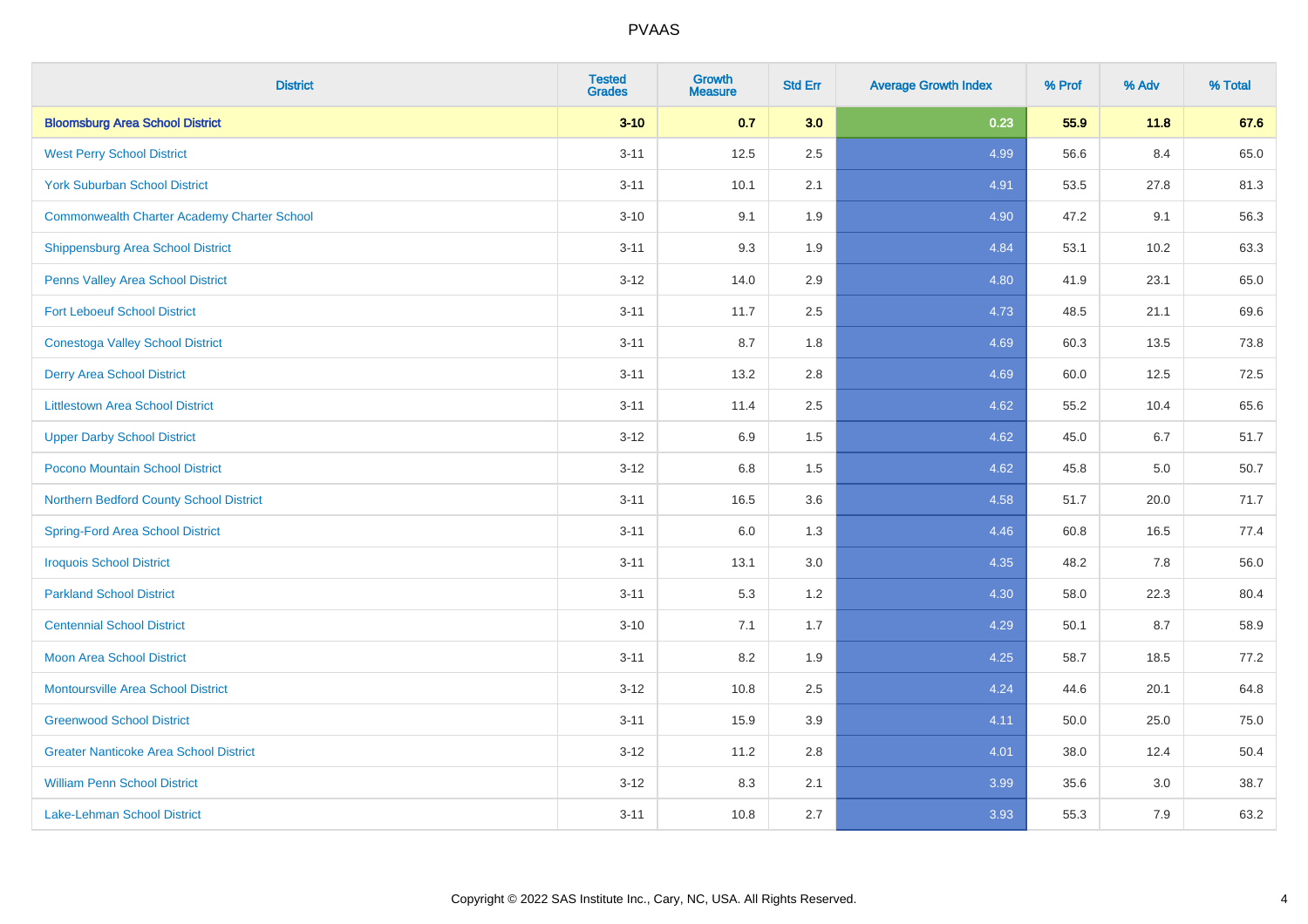| <b>District</b>                                | <b>Tested</b><br><b>Grades</b> | <b>Growth</b><br><b>Measure</b> | <b>Std Err</b> | <b>Average Growth Index</b> | % Prof | % Adv | % Total  |
|------------------------------------------------|--------------------------------|---------------------------------|----------------|-----------------------------|--------|-------|----------|
| <b>Bloomsburg Area School District</b>         | $3 - 10$                       | 0.7                             | 3.0            | 0.23                        | 55.9   | 11.8  | 67.6     |
| <b>Freeport Area School District</b>           | $3 - 10$                       | 9.7                             | 2.5            | 3.91                        | 57.5   | 17.8  | 75.3     |
| <b>Allentown City School District</b>          | $3 - 12$                       | 5.3                             | 1.4            | 3.88                        | 25.3   | 2.7   | 28.0     |
| <b>Eastern Lebanon County School District</b>  | $3 - 11$                       | 8.6                             | 2.2            | 3.84                        | 48.8   | 11.4  | 60.3     |
| <b>Octorara Area School District</b>           | $3 - 11$                       | 9.1                             | 2.4            | 3.82                        | 52.1   | 8.5   | 60.6     |
| <b>Midd-West School District</b>               | $3 - 11$                       | 10.3                            | 2.7            | 3.80                        | 58.0   | 13.4  | 71.4     |
| <b>Mckeesport Area School District</b>         | $3 - 12$                       | 9.0                             | 2.4            | 3.72                        | 31.0   | 4.5   | 35.5     |
| <b>Eastern York School District</b>            | $3 - 11$                       | 9.6                             | 2.6            | 3.71                        | 56.3   | 12.6  | 68.9     |
| <b>Hamburg Area School District</b>            | $3 - 11$                       | 8.9                             | 2.5            | 3.63                        | 43.5   | 8.2   | 51.7     |
| <b>West Shore School District</b>              | $3 - 12$                       | 5.0                             | 1.4            | 3.59                        | 54.2   | 9.4   | 63.6     |
| Selinsgrove Area School District               | $3 - 12$                       | 8.3                             | 2.3            | 3.54                        | 56.8   | 10.0  | 66.8     |
| Pen Argyl Area School District                 | $3 - 12$                       | 9.2                             | 2.7            | 3.46                        | 50.0   | 12.6  | 62.6     |
| Ambridge Area School District                  | $3 - 12$                       | 9.1                             | 2.6            | 3.46                        | 50.4   | 10.7  | 61.1     |
| <b>Whitehall-Coplay School District</b>        | $3 - 11$                       | 6.1                             | 1.8            | 3.45                        | 49.3   | 7.4   | 56.6     |
| <b>School Lane Charter School</b>              | $3 - 11$                       | 12.4                            | 3.6            | 3.43                        | 59.1   | 9.8   | 68.9     |
| Pennsylvania Virtual Charter School            | $3 - 11$                       | 11.8                            | 3.5            | 3.37                        | 56.5   | 11.1  | 67.6     |
| <b>Mastery Charter School - Hardy Williams</b> | $3 - 11$                       | 11.4                            | 3.4            | 3.33                        | 44.3   | 5.7   | $50.0\,$ |
| <b>Central Dauphin School District</b>         | $3 - 11$                       | 4.4                             | 1.3            | 3.32                        | 53.3   | 7.4   | 60.7     |
| Mechanicsburg Area School District             | $3 - 11$                       | 5.9                             | 1.8            | 3.29                        | 57.2   | 13.7  | 70.9     |
| <b>East Penn School District</b>               | $3 - 11$                       | 4.1                             | 1.3            | 3.27                        | 55.8   | 11.5  | 67.3     |
| <b>Tech Freire Charter School</b>              | $9 - 11$                       | 9.3                             | 2.9            | 3.26                        | 18.0   | 1.1   | 19.1     |
| <b>Wayne Highlands School District</b>         | $3 - 11$                       | 7.8                             | 2.4            | 3.23                        | 52.3   | 13.1  | 65.4     |
| <b>Sayre Area School District</b>              | $3 - 11$                       | 11.2                            | 3.5            | 3.20                        | 52.2   | 7.5   | 59.7     |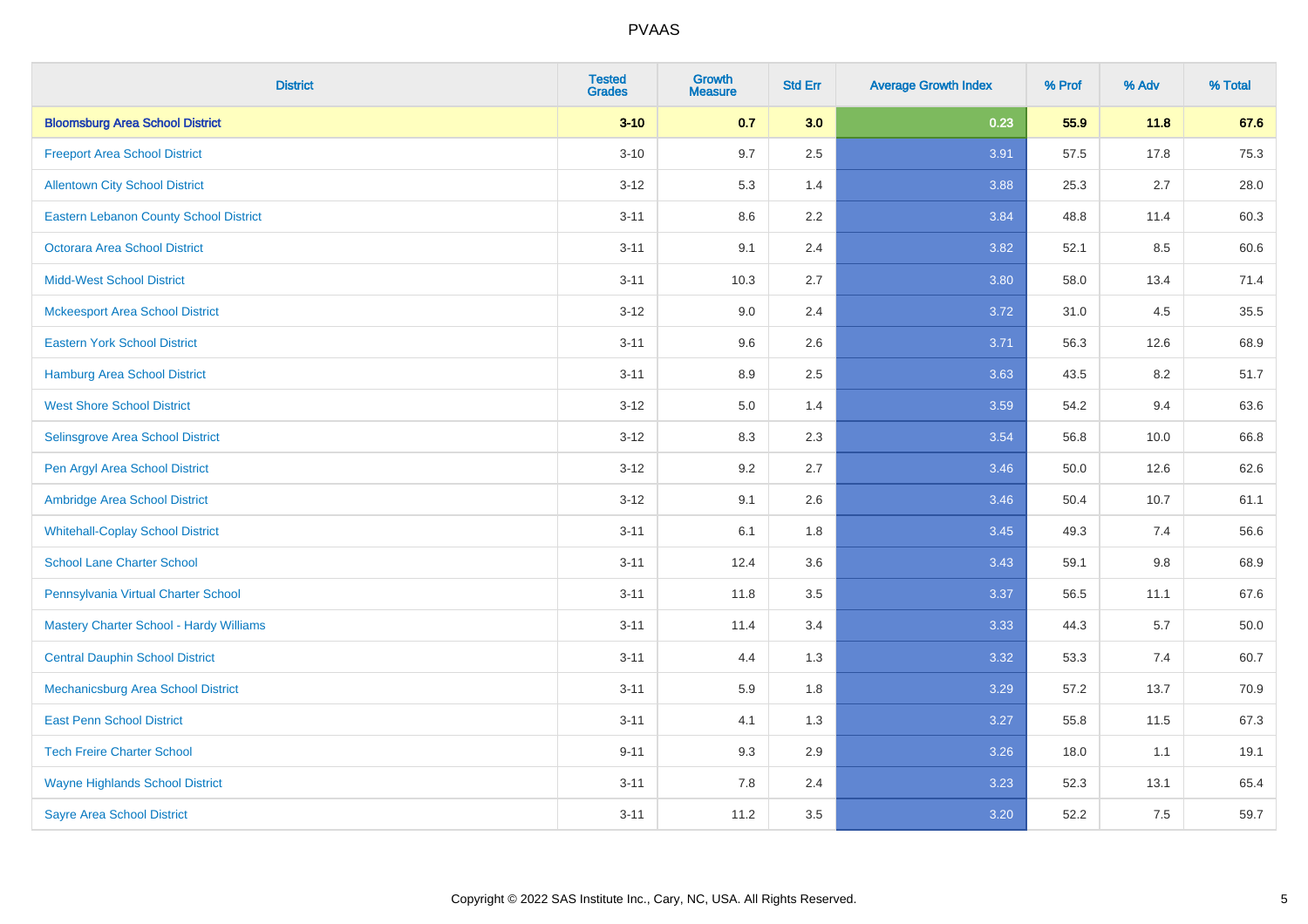| <b>District</b>                                | <b>Tested</b><br><b>Grades</b> | <b>Growth</b><br><b>Measure</b> | <b>Std Err</b> | <b>Average Growth Index</b> | % Prof | % Adv | % Total |
|------------------------------------------------|--------------------------------|---------------------------------|----------------|-----------------------------|--------|-------|---------|
| <b>Bloomsburg Area School District</b>         | $3 - 10$                       | 0.7                             | 3.0            | 0.23                        | 55.9   | 11.8  | 67.6    |
| <b>Jamestown Area School District</b>          | $3 - 11$                       | 13.5                            | 4.2            | 3.19                        | 64.4   | 13.3  | 77.8    |
| <b>Bethel Park School District</b>             | $3 - 11$                       | 5.6                             | 1.8            | 3.18                        | 65.3   | 18.6  | 83.9    |
| <b>Avon Grove Charter School</b>               | $3 - 11$                       | 9.0                             | 2.9            | 3.13                        | 58.8   | 16.7  | 75.5    |
| <b>Ephrata Area School District</b>            | $3 - 11$                       | 5.6                             | 1.8            | 3.12                        | 54.7   | 9.5   | 64.2    |
| <b>Connellsville Area School District</b>      | $3 - 11$                       | 6.1                             | 2.0            | 3.05                        | 45.4   | 7.8   | 53.2    |
| Northern Cambria School District               | $3 - 11$                       | 10.0                            | 3.3            | 3.04                        | 47.4   | 5.1   | 52.6    |
| <b>Saint Marys Area School District</b>        | $3 - 11$                       | 7.8                             | 2.6            | 3.04                        | 57.0   | 8.2   | 65.2    |
| <b>Cranberry Area School District</b>          | $3 - 12$                       | 9.2                             | 3.0            | 3.04                        | 47.5   | 10.2  | 57.6    |
| Northeastern York School District              | $3 - 11$                       | 5.9                             | 2.0            | 3.03                        | 51.1   | 16.6  | 67.6    |
| <b>Neshaminy School District</b>               | $3 - 11$                       | 4.0                             | 1.3            | 3.02                        | 58.7   | 9.5   | 68.2    |
| Palmyra Area School District                   | $3 - 11$                       | 5.6                             | 1.9            | 2.96                        | 56.4   | 15.6  | 72.0    |
| <b>Montgomery Area School District</b>         | $3 - 11$                       | 10.7                            | 3.6            | 2.96                        | 48.7   | 12.4  | 61.1    |
| <b>Dover Area School District</b>              | $3 - 12$                       | 6.0                             | 2.1            | 2.94                        | 52.2   | 6.0   | 58.2    |
| Daniel Boone Area School District              | $3 - 12$                       | 5.7                             | 2.0            | 2.88                        | 51.0   | 11.5  | 62.6    |
| <b>Stroudsburg Area School District</b>        | $3 - 11$                       | 5.5                             | 1.9            | 2.88                        | 48.1   | 4.2   | 52.3    |
| <b>Hollidaysburg Area School District</b>      | $3 - 11$                       | 6.0                             | 2.1            | 2.88                        | 57.1   | 12.3  | 69.4    |
| <b>Hempfield Area School District</b>          | $3 - 12$                       | 4.6                             | 1.6            | 2.86                        | 53.5   | 20.1  | 73.6    |
| <b>Jenkintown School District</b>              | $3 - 11$                       | 12.5                            | 4.4            | 2.84                        | 54.6   | 29.6  | 84.1    |
| Lehigh Valley Charter High School For The Arts | $9 - 10$                       | 7.3                             | 2.6            | 2.82                        | 62.3   | 18.2  | 80.5    |
| <b>Peters Township School District</b>         | $3 - 11$                       | 5.0                             | 1.8            | 2.76                        | 59.8   | 26.1  | 85.9    |
| <b>Warwick School District</b>                 | $3 - 11$                       | 5.2                             | 1.9            | 2.76                        | 46.4   | 17.0  | 63.3    |
| <b>Mars Area School District</b>               | $3 - 10$                       | 5.7                             | 2.1            | 2.75                        | 57.9   | 18.2  | 76.1    |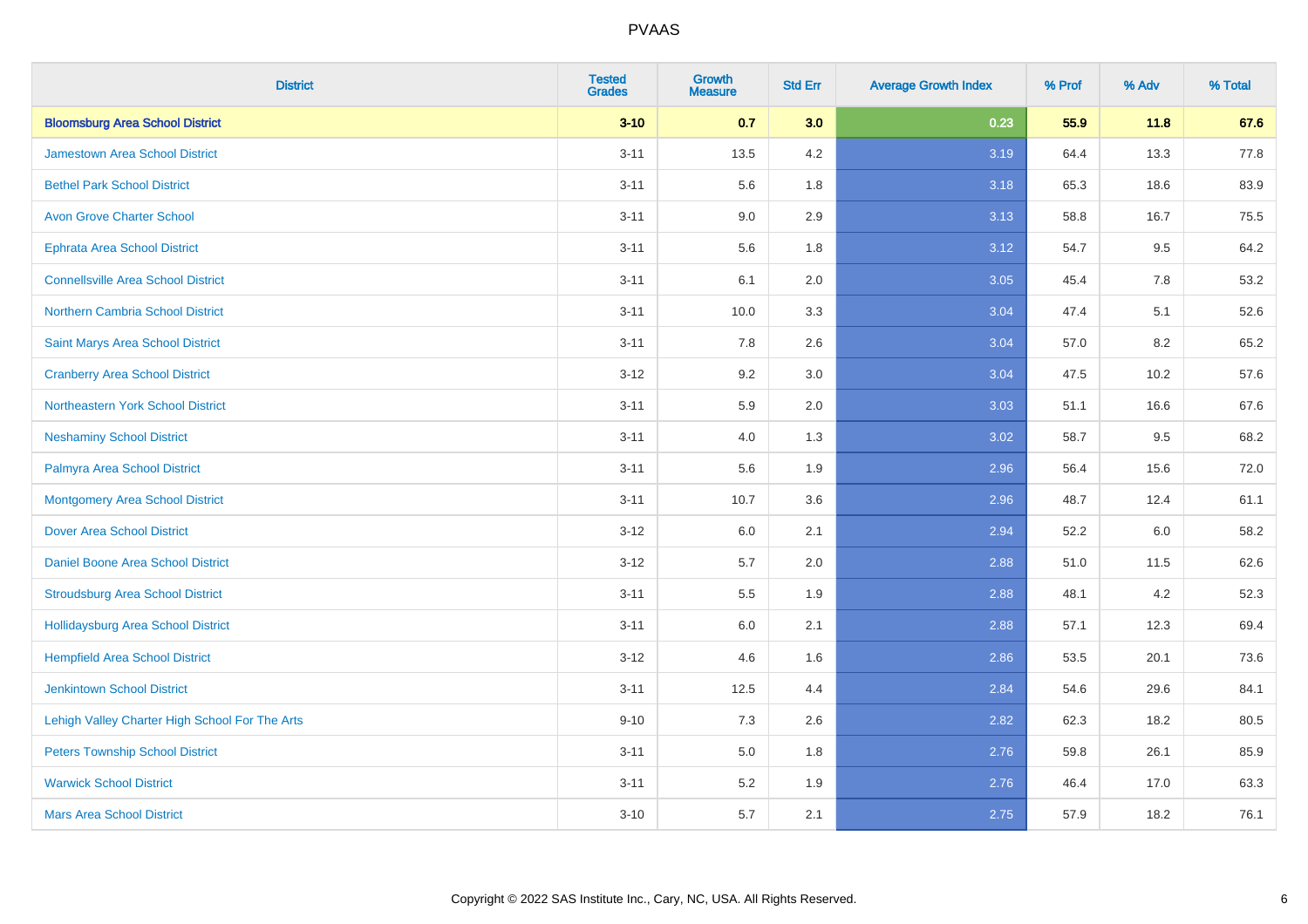| <b>District</b>                             | <b>Tested</b><br><b>Grades</b> | <b>Growth</b><br><b>Measure</b> | <b>Std Err</b> | <b>Average Growth Index</b> | % Prof | % Adv | % Total |
|---------------------------------------------|--------------------------------|---------------------------------|----------------|-----------------------------|--------|-------|---------|
| <b>Bloomsburg Area School District</b>      | $3 - 10$                       | 0.7                             | 3.0            | 0.23                        | 55.9   | 11.8  | 67.6    |
| <b>Homer-Center School District</b>         | $3 - 11$                       | 9.7                             | 3.6            | 2.70                        | 45.1   | 17.2  | 62.3    |
| Multicultural Academy Charter School        | $9 - 11$                       | 9.5                             | 3.5            | 2.69                        | 22.0   | 0.0   | 22.0    |
| <b>Wyalusing Area School District</b>       | $3-12$                         | 8.8                             | 3.3            | 2.68                        | 54.6   | 11.7  | 66.2    |
| <b>Spring Grove Area School District</b>    | $3 - 11$                       | 5.6                             | 2.1            | 2.68                        | 55.1   | 15.0  | 70.1    |
| <b>Kennett Consolidated School District</b> | $3 - 11$                       | 4.8                             | 1.8            | 2.61                        | 52.5   | 10.7  | 63.2    |
| New Hope-Solebury School District           | $3 - 11$                       | 7.5                             | 2.9            | 2.57                        | 68.2   | 22.7  | 90.9    |
| <b>Penncrest School District</b>            | $3 - 11$                       | 5.7                             | 2.2            | 2.57                        | 47.2   | 7.1   | 54.3    |
| Renaissance Academy Charter School          | $3 - 11$                       | 8.3                             | 3.3            | 2.54                        | 45.6   | 22.8  | 68.4    |
| Northampton Area School District            | $3 - 11$                       | 4.0                             | 1.6            | 2.51                        | 52.3   | 10.8  | 63.1    |
| <b>Clarion Area School District</b>         | $3 - 11$                       | 10.3                            | 4.1            | 2.51                        | 45.4   | 14.6  | 60.0    |
| 21st Century Cyber Charter School           | $6 - 12$                       | 5.7                             | 2.3            | 2.50                        | 56.7   | 8.3   | 65.0    |
| <b>Shenandoah Valley School District</b>    | $3 - 11$                       | 9.7                             | 3.9            | 2.49                        | 28.3   | 5.0   | 33.3    |
| <b>Wilmington Area School District</b>      | $3 - 11$                       | $7.5\,$                         | 3.0            | 2.48                        | 55.1   | 5.1   | 60.2    |
| <b>Bethlehem-Center School District</b>     | $3 - 10$                       | 8.1                             | 3.3            | 2.46                        | 35.1   | 1.4   | 36.5    |
| <b>Belmont Charter School</b>               | $3 - 10$                       | 16.0                            | 6.5            | 2.45                        | 64.3   | 0.0   | 64.3    |
| <b>Belle Vernon Area School District</b>    | $3 - 11$                       | 6.5                             | 2.6            | 2.44                        | 55.6   | 11.1  | 66.7    |
| <b>Wattsburg Area School District</b>       | $3 - 11$                       | 6.5                             | 2.7            | 2.43                        | 42.7   | 7.6   | 50.3    |
| People For People Charter School            | $3 - 12$                       | 13.3                            | 5.5            | 2.43                        | 13.5   | 0.0   | 13.5    |
| <b>New Foundations Charter School</b>       | $3 - 11$                       | 5.4                             | 2.2            | 2.41                        | 47.2   | 2.5   | 49.8    |
| <b>Hampton Township School District</b>     | $3 - 11$                       | 5.1                             | 2.2            | 2.35                        | 54.0   | 28.2  | 82.2    |
| <b>Franklin Area School District</b>        | $3 - 11$                       | 6.6                             | 2.8            | 2.34                        | 48.2   | 4.5   | 52.7    |
| <b>Governor Mifflin School District</b>     | $3 - 11$                       | 4.1                             | 1.8            | 2.33                        | 42.5   | 7.2   | 49.7    |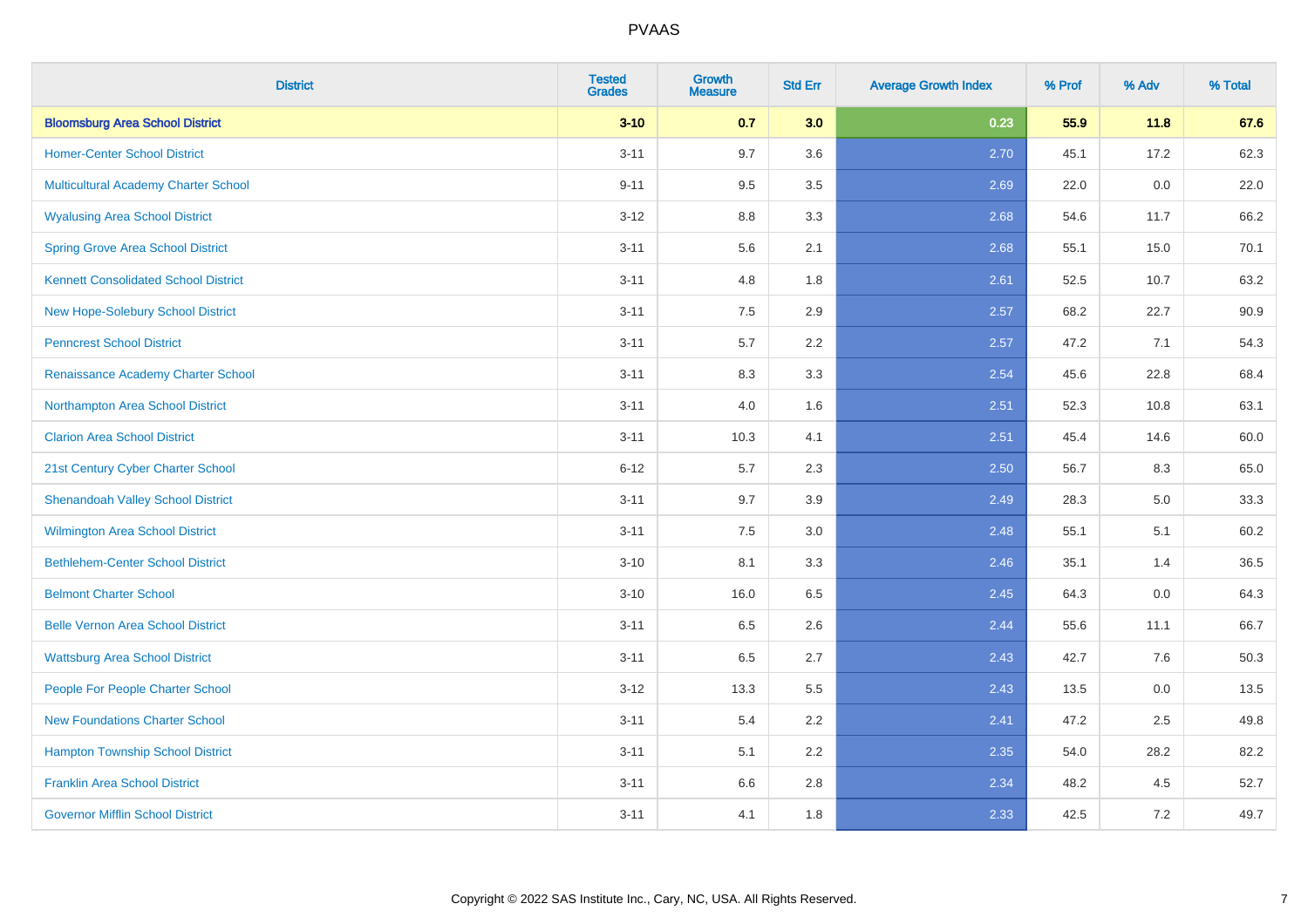| <b>District</b>                                        | <b>Tested</b><br><b>Grades</b> | <b>Growth</b><br><b>Measure</b> | <b>Std Err</b> | <b>Average Growth Index</b> | % Prof | % Adv | % Total |
|--------------------------------------------------------|--------------------------------|---------------------------------|----------------|-----------------------------|--------|-------|---------|
| <b>Bloomsburg Area School District</b>                 | $3 - 10$                       | 0.7                             | 3.0            | 0.23                        | 55.9   | 11.8  | 67.6    |
| <b>Collegium Charter School</b>                        | $3 - 10$                       | 5.9                             | 2.5            | 2.33                        | 38.1   | 7.9   | 46.0    |
| <b>Richland School District</b>                        | $3 - 11$                       | 6.7                             | 2.9            | 2.33                        | 62.2   | 19.2  | 81.4    |
| <b>Brookville Area School District</b>                 | $3 - 11$                       | 6.9                             | 3.0            | 2.30                        | 55.2   | 15.6  | 70.8    |
| <b>Wilson Area School District</b>                     | $3 - 11$                       | 6.0                             | 2.6            | 2.30                        | 48.7   | 8.5   | 57.2    |
| <b>Agora Cyber Charter School</b>                      | $3 - 11$                       | 5.8                             | 2.6            | 2.28                        | 42.8   | 6.6   | 49.4    |
| <b>Carbondale Area School District</b>                 | $3 - 10$                       | 7.4                             | 3.3            | 2.25                        | 56.6   | 2.6   | 59.2    |
| <b>Carlynton School District</b>                       | $3 - 11$                       | 7.3                             | 3.3            | 2.22                        | 41.0   | 10.5  | 51.6    |
| Lincoln Leadership Academy Charter School              | $3 - 12$                       | 14.2                            | 6.4            | 2.22                        | 23.5   | 0.0   | 23.5    |
| Pennsylvania Distance Learning Charter School          | $3 - 12$                       | 9.3                             | 4.2            | 2.22                        | 42.2   | 3.1   | 45.3    |
| <b>Allegheny Valley School District</b>                | $3 - 11$                       | 8.5                             | 3.9            | 2.17                        | 53.1   | 12.2  | 65.3    |
| Pennsylvania Leadership Charter School                 | $3 - 11$                       | 4.6                             | 2.2            | 2.13                        | 55.4   | 11.2  | 66.7    |
| Community Academy Of Philadelphia Charter School       | $3 - 11$                       | 5.8                             | 2.7            | 2.12                        | 26.7   | 0.9   | 27.6    |
| <b>Muhlenberg School District</b>                      | $3 - 10$                       | 4.0                             | 1.9            | 2.10                        | 34.2   | 2.6   | 36.8    |
| <b>Eastern Lancaster County School District</b>        | $3 - 12$                       | 4.5                             | 2.2            | 2.09                        | 46.3   | 11.4  | 57.6    |
| <b>Grove City Area School District</b>                 | $3 - 12$                       | 5.1                             | 2.4            | 2.09                        | 36.4   | 16.5  | 52.8    |
| <b>South Western School District</b>                   | $3 - 12$                       | 3.9                             | 1.9            | 2.08                        | 60.2   | 8.1   | 68.3    |
| <b>Keystone Oaks School District</b>                   | $3 - 11$                       | 5.5                             | 2.6            | 2.07                        | 53.2   | 12.1  | 65.4    |
| <b>Millcreek Township School District</b>              | $3 - 11$                       | 3.1                             | 1.5            | 2.06                        | 55.6   | 14.2  | 69.7    |
| <b>Coudersport Area School District</b>                | $3 - 11$                       | 7.7                             | 3.7            | 2.06                        | 55.7   | 8.2   | 63.9    |
| Dr Robert Ketterer Charter School Inc                  | $6 - 12$                       | 10.1                            | 5.0            | 2.04                        | 14.9   | 0.4   | 15.3    |
| <b>Chester Charter Scholars Academy Charter School</b> | $3 - 12$                       | 8.4                             | 4.1            | 2.03                        | 23.4   | 0.0   | 23.4    |
| <b>Blackhawk School District</b>                       | $3 - 11$                       | 4.7                             | 2.3            | 2.01                        | 55.8   | 8.8   | 64.6    |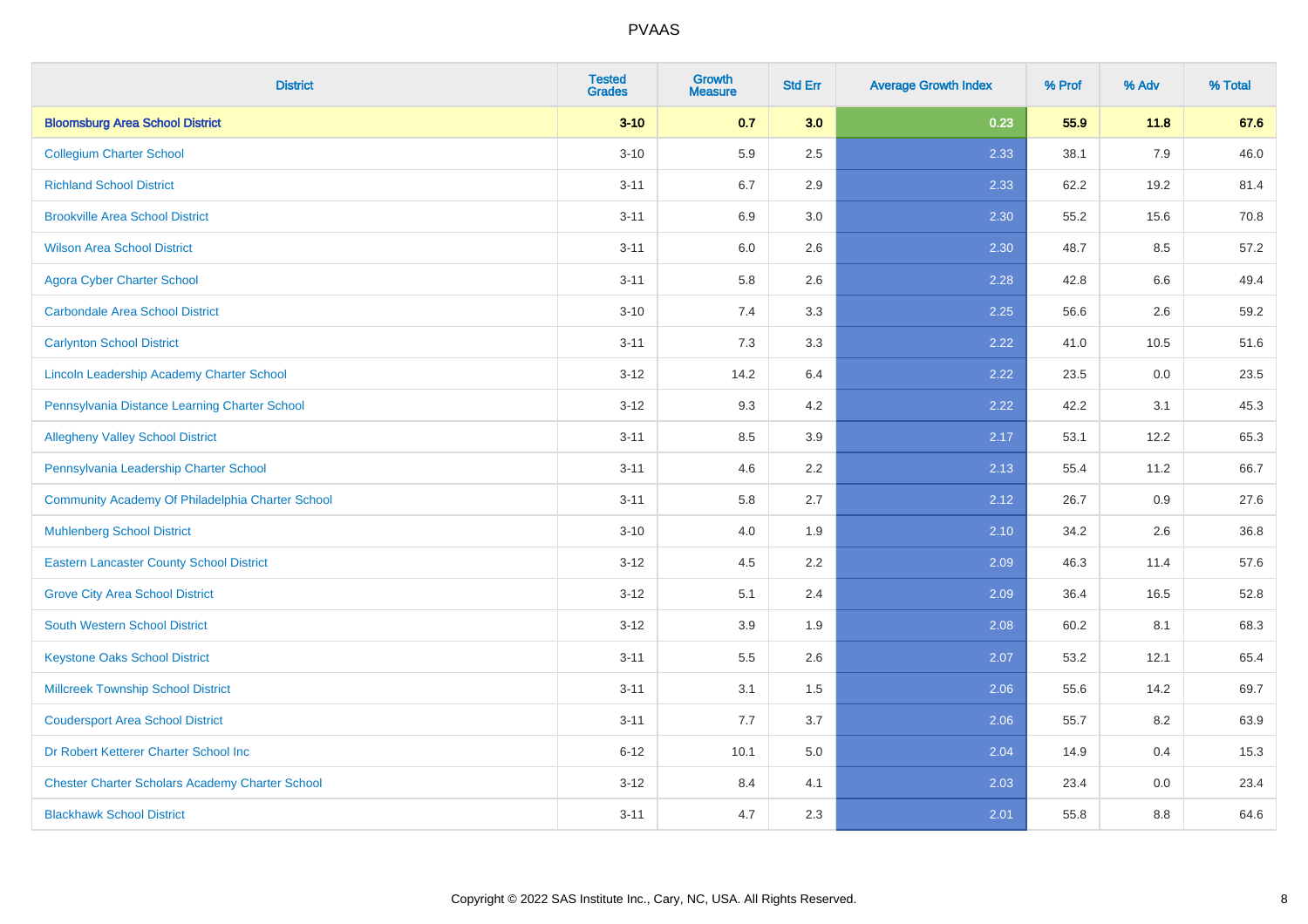| <b>District</b>                           | <b>Tested</b><br><b>Grades</b> | <b>Growth</b><br><b>Measure</b> | <b>Std Err</b> | <b>Average Growth Index</b> | % Prof | % Adv   | % Total |
|-------------------------------------------|--------------------------------|---------------------------------|----------------|-----------------------------|--------|---------|---------|
| <b>Bloomsburg Area School District</b>    | $3 - 10$                       | 0.7                             | 3.0            | 0.23                        | 55.9   | 11.8    | 67.6    |
| Altoona Area School District              | $3 - 12$                       | 3.3                             | 1.6            | 1.99                        | 47.7   | $8.2\,$ | 55.9    |
| <b>Central Valley School District</b>     | $3 - 10$                       | 4.8                             | 2.4            | 1.98                        | 56.9   | 9.0     | 65.9    |
| <b>West Allegheny School District</b>     | $3 - 12$                       | 4.0                             | 2.1            | 1.96                        | 63.1   | 15.7    | 78.8    |
| <b>Pottsville Area School District</b>    | $3 - 12$                       | 4.4                             | 2.3            | 1.94                        | 44.8   | 5.4     | 50.2    |
| <b>Beaver Area School District</b>        | $3 - 10$                       | 4.7                             | 2.4            | 1.94                        | 57.4   | 16.8    | 74.2    |
| <b>Western Wayne School District</b>      | $3 - 11$                       | 5.6                             | 2.9            | 1.93                        | 41.3   | 17.4    | 58.7    |
| <b>Steel Valley School District</b>       | $3 - 11$                       | 6.5                             | 3.4            | 1.89                        | 50.7   | 5.6     | 56.3    |
| <b>Sharon City School District</b>        | $3 - 11$                       | 4.9                             | 2.6            | 1.87                        | 48.2   | 5.3     | 53.4    |
| <b>Uniontown Area School District</b>     | $3 - 11$                       | 6.0                             | 3.2            | 1.87                        | 62.4   | 5.9     | 68.2    |
| <b>Blacklick Valley School District</b>   | $3 - 11$                       | $8.0\,$                         | 4.3            | 1.85                        | 34.1   | 0.0     | 34.1    |
| <b>Monessen City School District</b>      | $3 - 10$                       | 8.3                             | 4.5            | 1.85                        | 42.9   | 2.9     | 45.7    |
| <b>Hanover Public School District</b>     | $3 - 11$                       | 5.2                             | 2.8            | 1.83                        | 52.2   | 14.4    | 66.7    |
| <b>Laurel Highlands School District</b>   | $3 - 11$                       | 4.3                             | 2.4            | 1.81                        | 44.9   | 9.6     | 54.5    |
| <b>Sto-Rox School District</b>            | $3 - 10$                       | 6.6                             | 3.7            | 1.80                        | 13.4   | 0.0     | 13.4    |
| York Academy Regional Charter School      | $3 - 11$                       | 9.0                             | 5.0            | 1.79                        | 55.2   | $0.0\,$ | 55.2    |
| <b>Salisbury Township School District</b> | $3 - 11$                       | 6.3                             | 3.6            | 1.77                        | 46.2   | 6.6     | 52.8    |
| <b>Bentworth School District</b>          | $3 - 11$                       | 5.7                             | 3.2            | 1.75                        | 44.2   | 19.5    | 63.6    |
| <b>Northgate School District</b>          | $3 - 11$                       | 6.3                             | 3.6            | 1.73                        | 53.3   | 16.7    | 70.0    |
| <b>Reach Cyber Charter School</b>         | $3 - 11$                       | 8.1                             | 4.7            | 1.72                        | 42.4   | 4.6     | 47.0    |
| <b>Oswayo Valley School District</b>      | $3 - 12$                       | 8.5                             | 5.0            | 1.68                        | 50.0   | 16.7    | 66.7    |
| <b>Central Bucks School District</b>      | $3 - 11$                       | 1.6                             | 0.9            | 1.66                        | 63.0   | 16.8    | 79.8    |
| Allegheny-Clarion Valley School District  | $3 - 10$                       | 7.8                             | 4.7            | 1.65                        | 53.3   | 3.3     | 56.7    |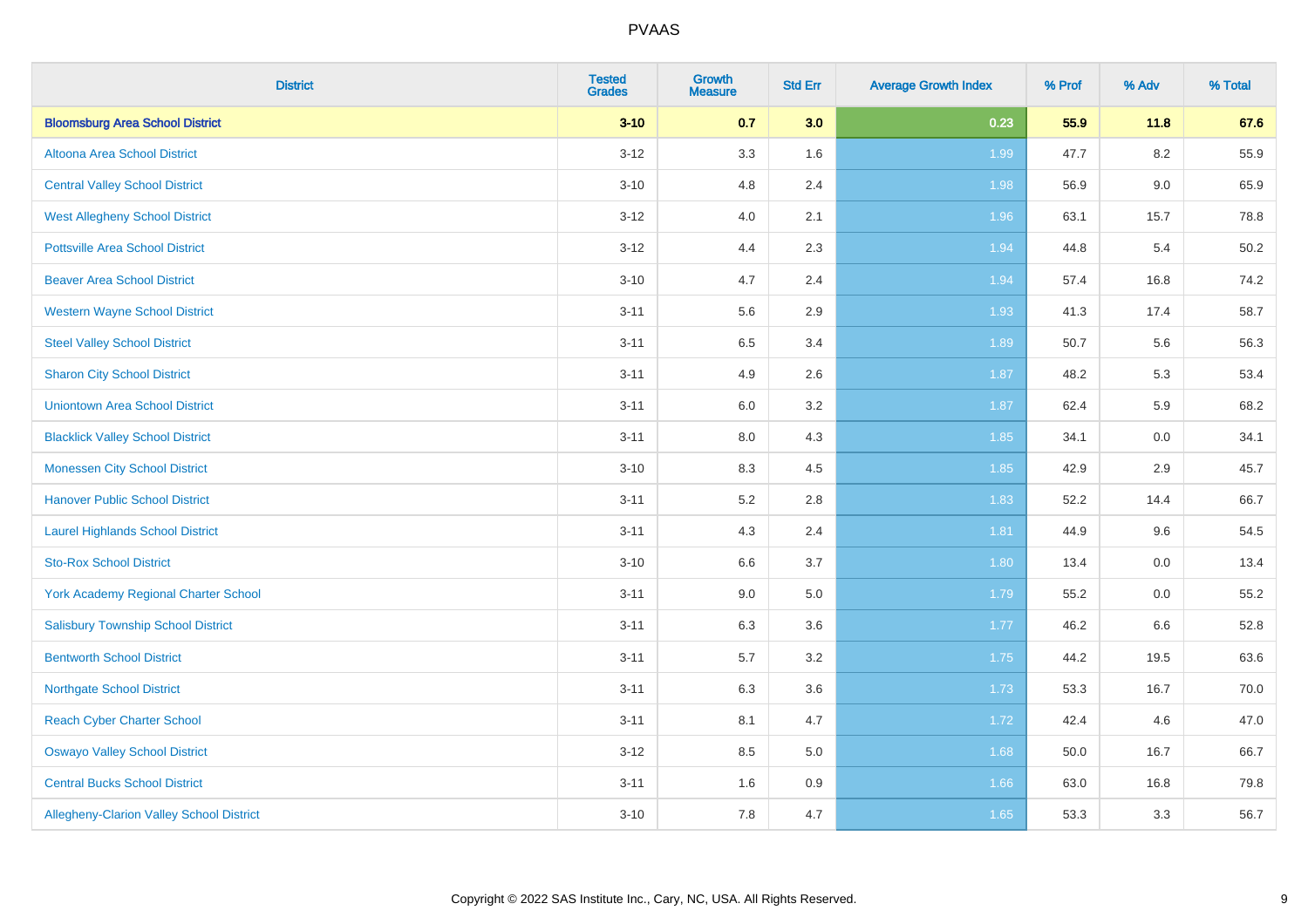| <b>District</b>                                    | <b>Tested</b><br><b>Grades</b> | <b>Growth</b><br><b>Measure</b> | <b>Std Err</b> | <b>Average Growth Index</b> | % Prof | % Adv | % Total |
|----------------------------------------------------|--------------------------------|---------------------------------|----------------|-----------------------------|--------|-------|---------|
| <b>Bloomsburg Area School District</b>             | $3 - 10$                       | 0.7                             | 3.0            | 0.23                        | 55.9   | 11.8  | 67.6    |
| <b>Conrad Weiser Area School District</b>          | $3 - 11$                       | 3.6                             | $2.2\,$        | 1.63                        | 52.1   | 2.1   | 54.2    |
| Millersburg Area School District                   | $3 - 11$                       | $6.2\,$                         | 3.8            | 1.63                        | 51.8   | 7.4   | 59.3    |
| Esperanza Academy Charter School                   | $4 - 11$                       | 4.0                             | 2.5            | 1.61                        | 32.4   | 0.7   | 33.1    |
| <b>Hermitage School District</b>                   | $3 - 12$                       | 3.8                             | 2.4            | 1.60                        | 57.5   | 9.3   | 66.8    |
| <b>Pleasant Valley School District</b>             | $3 - 11$                       | 3.1                             | 2.0            | 1.57                        | 57.2   | 5.5   | 62.8    |
| <b>South Butler County School District</b>         | $3 - 10$                       | 3.9                             | 2.5            | 1.54                        | 53.1   | 16.6  | 69.7    |
| <b>Armstrong School District</b>                   | $3 - 11$                       | 2.6                             | 1.7            | 1.53                        | 51.5   | 6.1   | 57.6    |
| <b>Warrior Run School District</b>                 | $3 - 11$                       | 4.6                             | 3.0            | 1.51                        | 40.9   | 8.1   | 49.0    |
| <b>Burrell School District</b>                     | $3 - 11$                       | 4.5                             | 3.1            | 1.48                        | 58.5   | 13.8  | 72.3    |
| <b>Everett Area School District</b>                | $3 - 11$                       | 5.0                             | 3.4            | 1.47                        | 60.5   | 1.3   | 61.8    |
| <b>New Brighton Area School District</b>           | $3 - 11$                       | 4.6                             | 3.1            | $1.47$                      | 60.9   | 5.8   | 66.7    |
| <b>Loyalsock Township School District</b>          | $3 - 12$                       | 4.2                             | 2.8            | 1.47                        | 54.3   | 2.1   | 56.4    |
| <b>Punxsutawney Area School District</b>           | $3 - 11$                       | 4.2                             | 2.9            | 1.45                        | 55.0   | 5.5   | 60.6    |
| <b>Towanda Area School District</b>                | $3 - 11$                       | 4.0                             | 2.8            | 1.44                        | 39.4   | 6.6   | 46.0    |
| <b>Methacton School District</b>                   | $3 - 11$                       | 2.5                             | 1.7            | 1.43                        | 62.5   | 16.4  | 79.0    |
| <b>Lincoln Park Performing Arts Charter School</b> | $7 - 11$                       | 3.6                             | 2.5            | 1.42                        | 59.6   | 14.7  | 74.3    |
| <b>KIPP Dubois Charter School</b>                  | $9 - 10$                       | 4.7                             | 3.3            | 1.40                        | 31.0   | 1.4   | 32.4    |
| Capital Area School for the Arts Charter School    | $9 - 11$                       | 5.8                             | 4.1            | 1.39                        | 59.3   | 18.6  | 78.0    |
| <b>West York Area School District</b>              | $3 - 12$                       | 3.2                             | 2.3            | 1.38                        | 53.8   | 4.4   | 58.2    |
| <b>MaST Community Charter School II</b>            | $3 - 10$                       | 4.4                             | 3.2            | 1.37                        | 28.4   | 3.4   | 31.8    |
| <b>Pottsgrove School District</b>                  | $3 - 11$                       | 2.8                             | 2.0            | 1.35                        | 44.0   | 10.0  | 53.9    |
| Mastery Charter School - Shoemaker Campus          | $7 - 10$                       | 4.1                             | 3.0            | 1.34                        | 20.9   | 3.3   | 24.2    |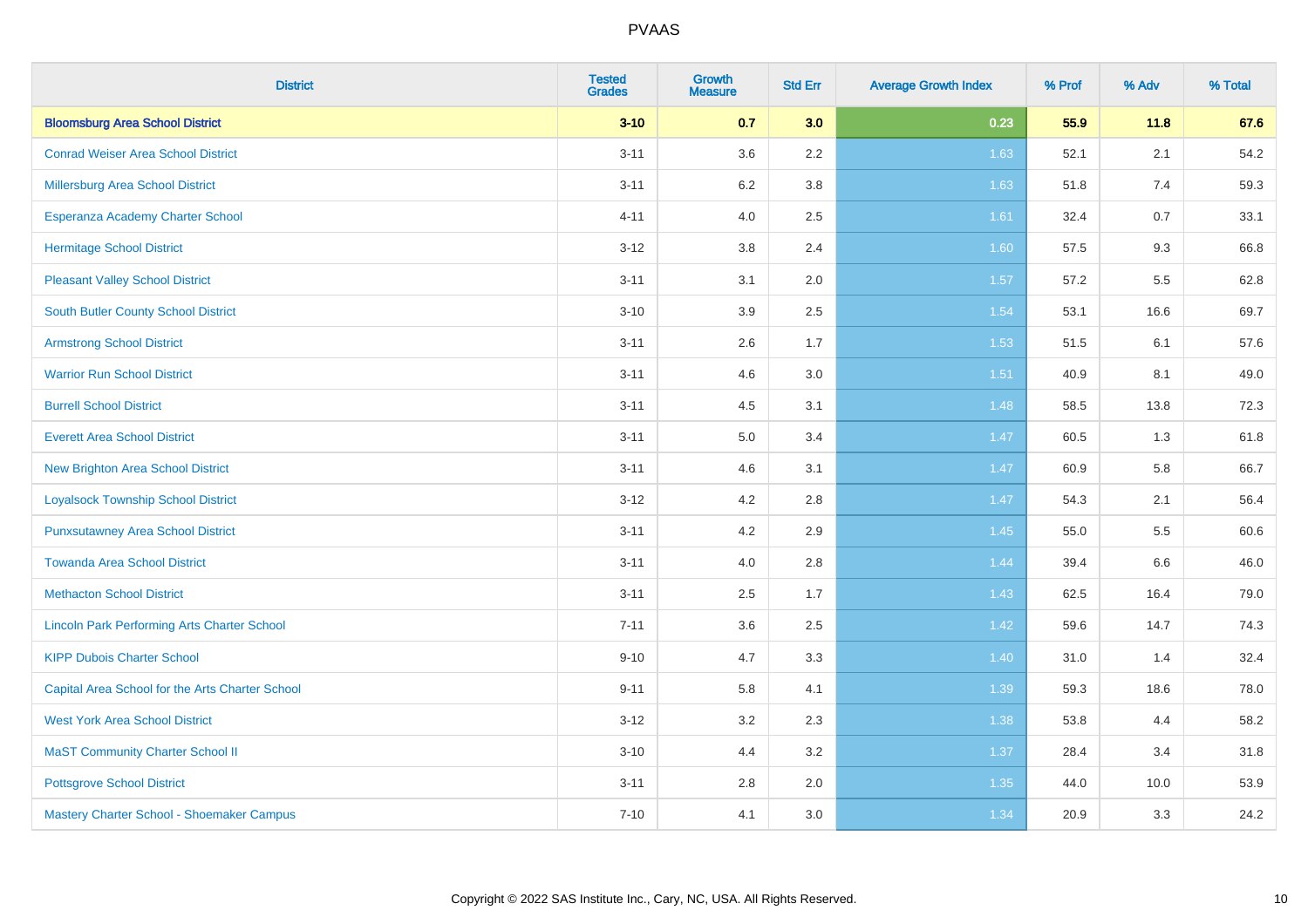| <b>District</b>                                | <b>Tested</b><br><b>Grades</b> | <b>Growth</b><br><b>Measure</b> | <b>Std Err</b> | <b>Average Growth Index</b> | % Prof | % Adv   | % Total |
|------------------------------------------------|--------------------------------|---------------------------------|----------------|-----------------------------|--------|---------|---------|
| <b>Bloomsburg Area School District</b>         | $3 - 10$                       | 0.7                             | 3.0            | 0.23                        | 55.9   | 11.8    | 67.6    |
| <b>Ligonier Valley School District</b>         | $3 - 11$                       | 4.2                             | 3.1            | 1.34                        | 59.1   | 10.3    | 69.5    |
| <b>Spring Cove School District</b>             | $3 - 11$                       | 3.4                             | 2.5            | 1.33                        | 47.8   | 12.7    | 60.4    |
| <b>Fairview School District</b>                | $3 - 11$                       | 3.4                             | 2.6            | 1.32                        | 57.2   | 17.6    | 74.8    |
| <b>Donegal School District</b>                 | $3 - 12$                       | 3.1                             | 2.4            | 1.29                        | 60.6   | 9.1     | 69.7    |
| <b>Line Mountain School District</b>           | $3 - 11$                       | 4.1                             | 3.2            | 1.27                        | 52.9   | 9.2     | 62.1    |
| <b>Woodland Hills School District</b>          | $3 - 12$                       | 3.2                             | 2.6            | 1.22                        | 31.4   | 3.6     | 35.0    |
| <b>Halifax Area School District</b>            | $3 - 11$                       | 4.7                             | 3.9            | 1.22                        | 61.5   | 9.6     | 71.2    |
| <b>Port Allegany School District</b>           | $3 - 11$                       | 4.4                             | 3.6            | 1.21                        | 28.1   | 9.4     | 37.5    |
| <b>Shanksville-Stonycreek School District</b>  | $3 - 10$                       | 7.0                             | 5.9            | 1.20                        | 64.7   | 17.6    | 82.4    |
| <b>Central Cambria School District</b>         | $3 - 11$                       | 3.0                             | 2.5            | 1.17                        | 56.2   | 9.7     | 66.0    |
| Esperanza Cyber Charter School                 | $3 - 11$                       | 7.1                             | 6.1            | 1.16                        | 9.1    | 0.0     | 9.1     |
| <b>Tidioute Community Charter School</b>       | $3 - 11$                       | 5.7                             | 5.1            | 1.11                        | 34.4   | 21.9    | 56.2    |
| Morrisville Borough School District            | $3 - 11$                       | 4.8                             | 4.3            | 1.10                        | 30.2   | 2.3     | 32.6    |
| Leechburg Area School District                 | $3 - 11$                       | 4.4                             | 4.0            | 1.09                        | 47.8   | 19.6    | 67.4    |
| Meyersdale Area School District                | $3 - 11$                       | 4.2                             | 4.0            | 1.07                        | 43.1   | $6.9\,$ | 50.0    |
| <b>General Mclane School District</b>          | $3 - 11$                       | 3.1                             | 2.9            | 1.07                        | 62.3   | 4.9     | 67.2    |
| <b>Williamsport Area School District</b>       | $3 - 11$                       | 1.9                             | 1.8            | 1.04                        | 44.1   | 12.8    | 56.9    |
| <b>Franklin Regional School District</b>       | $3 - 11$                       | 2.0                             | 1.9            | 1.02                        | 66.7   | 15.5    | 82.1    |
| <b>Manheim Central School District</b>         | $3 - 11$                       | 2.1                             | 2.1            | $1.01$                      | 53.2   | 11.6    | 64.8    |
| <b>Tunkhannock Area School District</b>        | $3 - 11$                       | 2.3                             | 2.2            | 1.01                        | 44.9   | 9.6     | 54.6    |
| <b>Mastery Charter School - Pickett Campus</b> | $6 - 10$                       | 5.6                             | 5.7            | 1.00                        | 27.8   | 0.0     | 27.8    |
| Lehigh Career & Technical Institute            | $10 - 12$                      | 5.6                             | 5.6            | 0.99                        | 78.3   | 0.0     | 78.3    |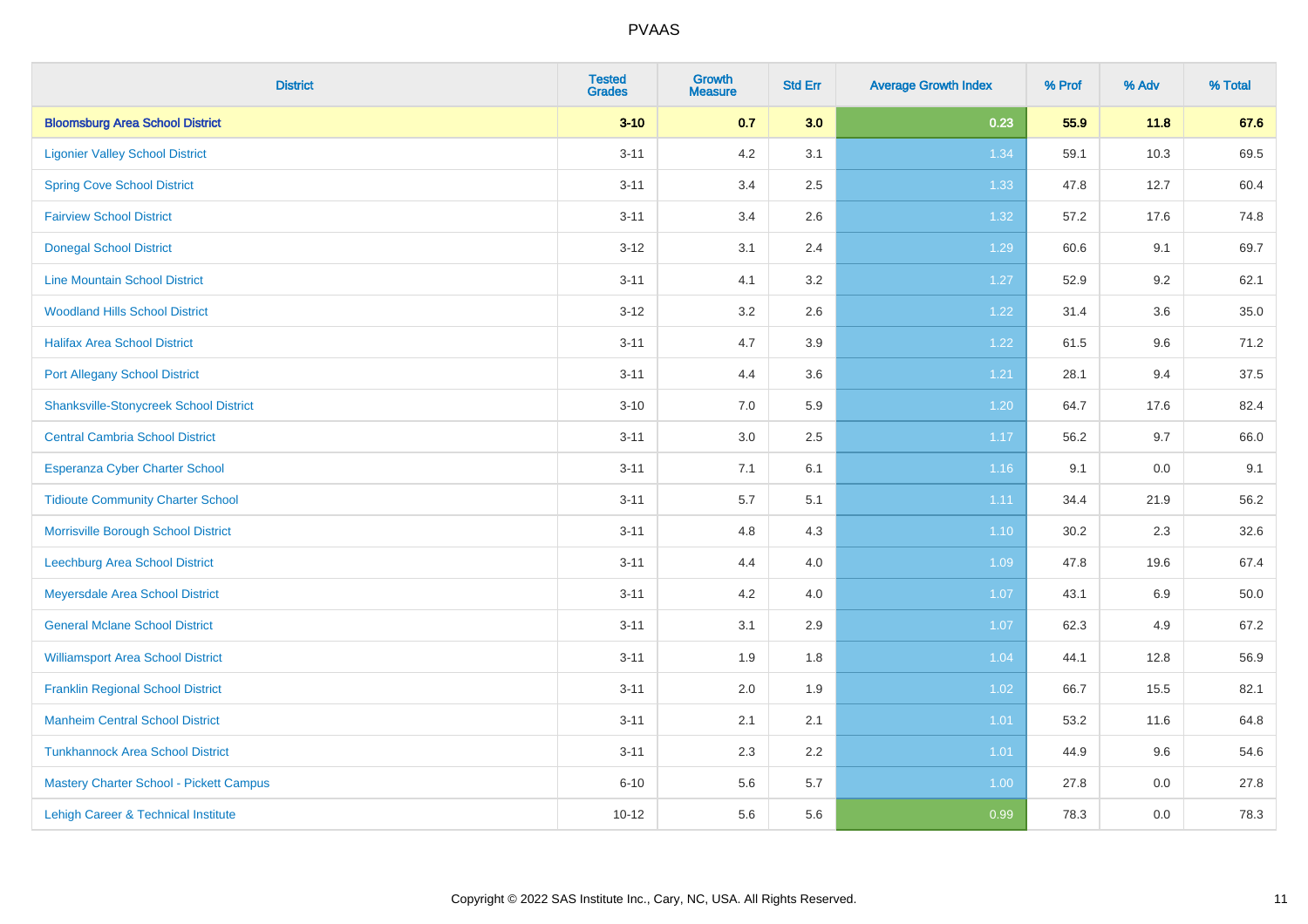| <b>District</b>                              | <b>Tested</b><br><b>Grades</b> | <b>Growth</b><br><b>Measure</b> | <b>Std Err</b> | <b>Average Growth Index</b> | % Prof | % Adv   | % Total |
|----------------------------------------------|--------------------------------|---------------------------------|----------------|-----------------------------|--------|---------|---------|
| <b>Bloomsburg Area School District</b>       | $3 - 10$                       | 0.7                             | 3.0            | 0.23                        | 55.9   | 11.8    | 67.6    |
| <b>Bensalem Township School District</b>     | $3 - 11$                       | 1.6                             | 1.6            | 0.98                        | 38.8   | $8.3\,$ | 47.1    |
| <b>Hopewell Area School District</b>         | $3 - 11$                       | 2.6                             | 2.7            | 0.97                        | 58.4   | 4.0     | 62.4    |
| <b>Berlin Brothersvalley School District</b> | $3 - 11$                       | 4.0                             | 4.2            | 0.96                        | 48.8   | 14.0    | 62.8    |
| <b>Clairton City School District</b>         | $3 - 11$                       | 3.5                             | 3.7            | 0.95                        | 13.4   | 0.0     | 13.4    |
| Lower Moreland Township School District      | $3 - 11$                       | 2.0                             | 2.2            | 0.95                        | 62.8   | 17.0    | 79.8    |
| <b>Baldwin-Whitehall School District</b>     | $3 - 11$                       | 1.8                             | 1.9            | 0.94                        | 58.6   | 8.6     | 67.1    |
| <b>Keystone School District</b>              | $3 - 11$                       | 3.1                             | 3.3            | 0.94                        | 50.6   | 6.5     | 57.1    |
| <b>Bedford Area School District</b>          | $3 - 11$                       | 2.5                             | 2.6            | 0.93                        | 48.5   | 10.0    | 58.5    |
| Northwestern Lehigh School District          | $3 - 11$                       | 2.2                             | 2.3            | 0.93                        | 53.3   | 9.7     | 63.0    |
| <b>West Jefferson Hills School District</b>  | $3 - 11$                       | 1.8                             | 2.1            | 0.88                        | 55.7   | 20.8    | 76.4    |
| South Fayette Township School District       | $3 - 11$                       | 1.7                             | 2.0            | 0.88                        | 61.0   | 26.5    | 87.6    |
| <b>North Clarion County School District</b>  | $3-12$                         | 3.7                             | 4.3            | 0.85                        | 67.5   | 15.0    | 82.5    |
| <b>Marple Newtown School District</b>        | $3 - 11$                       | 2.0                             | 2.4            | 0.81                        | 57.6   | 12.8    | 70.4    |
| <b>Mcguffey School District</b>              | $3 - 11$                       | 2.1                             | 2.6            | 0.81                        | 57.7   | 3.1     | 60.8    |
| Camp Hill School District                    | $3-12$                         | 2.3                             | 3.0            | 0.78                        | 53.6   | 17.5    | 71.1    |
| Urban Pathways 6-12 Charter School           | $6 - 11$                       | 4.8                             | 6.4            | 0.75                        | 28.6   | 0.0     | 28.6    |
| Southeastern Greene School District          | $3 - 10$                       | 3.3                             | 4.6            | 0.72                        | 57.6   | 6.1     | 63.6    |
| <b>Harmony Area School District</b>          | $3 - 10$                       | 4.5                             | 6.3            | 0.72                        | 33.3   | 13.3    | 46.7    |
| <b>Athens Area School District</b>           | $3 - 11$                       | 1.6                             | 2.5            | 0.64                        | 46.9   | 7.6     | 54.5    |
| <b>United School District</b>                | $3 - 11$                       | 2.1                             | 3.4            | 0.63                        | 60.3   | 6.6     | 66.9    |
| <b>Laurel School District</b>                | $3 - 11$                       | 1.8                             | 3.1            | 0.59                        | 70.1   | 2.3     | 72.4    |
| <b>Commodore Perry School District</b>       | $3 - 11$                       | 3.2                             | 5.5            | 0.58                        | 58.3   | 0.0     | 58.3    |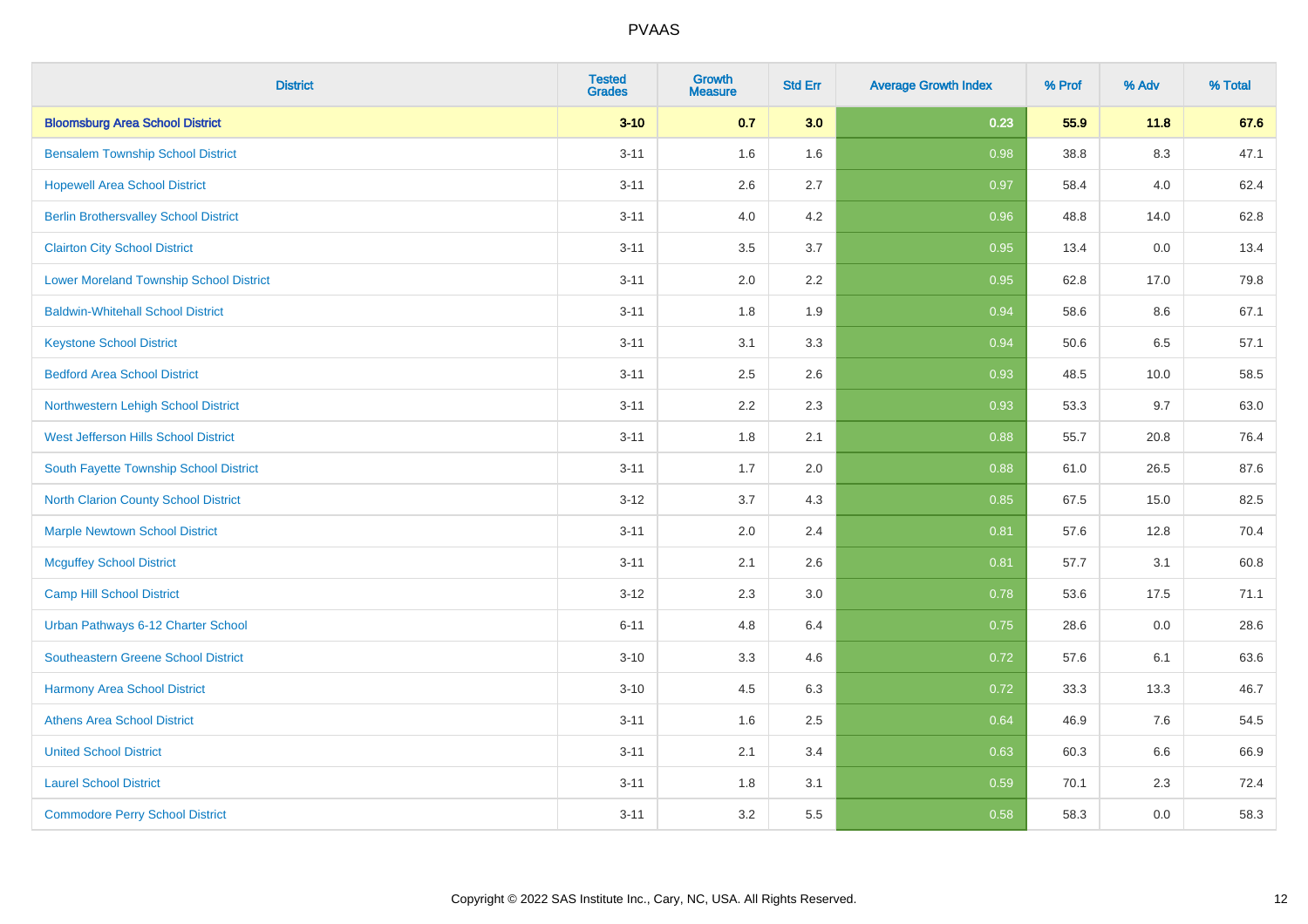| <b>District</b>                               | <b>Tested</b><br><b>Grades</b> | <b>Growth</b><br><b>Measure</b> | <b>Std Err</b> | <b>Average Growth Index</b> | % Prof | % Adv | % Total |
|-----------------------------------------------|--------------------------------|---------------------------------|----------------|-----------------------------|--------|-------|---------|
| <b>Bloomsburg Area School District</b>        | $3 - 10$                       | 0.7                             | 3.0            | 0.23                        | 55.9   | 11.8  | 67.6    |
| <b>Forbes Road School District</b>            | $3 - 11$                       | $2.8\,$                         | 5.1            | 0.56                        | 41.4   | 10.3  | 51.7    |
| <b>Schuylkill Valley School District</b>      | $3 - 11$                       | 1.4                             | 2.5            | 0.56                        | 55.1   | 10.2  | 65.3    |
| <b>Union School District</b>                  | $3 - 12$                       | 2.3                             | 4.2            | 0.54                        | 32.6   | 7.0   | 39.5    |
| <b>Radnor Township School District</b>        | $3 - 12$                       | 1.0                             | 2.1            | 0.50                        | 65.0   | 23.2  | 88.2    |
| <b>Hanover Area School District</b>           | $3 - 11$                       | 2.2                             | 4.6            | 0.48                        | 42.9   | 5.7   | 48.6    |
| <b>Purchase Line School District</b>          | $3 - 12$                       | 1.7                             | 3.5            | 0.47                        | 43.1   | 5.4   | 48.5    |
| <b>Upper Adams School District</b>            | $3 - 11$                       | 1.3                             | 2.9            | 0.47                        | 55.2   | 8.6   | 63.8    |
| <b>Roberto Clemente Charter School</b>        | $3 - 12$                       | 2.2                             | 4.9            | 0.45                        | 27.5   | 5.0   | 32.5    |
| <b>Union Area School District</b>             | $3 - 11$                       | 1.9                             | 4.3            | 0.44                        | 61.5   | 0.0   | 61.5    |
| Mastery Charter High School-Lenfest Campus    | $7 - 11$                       | 2.5                             | 5.7            | 0.43                        | 40.0   | 0.0   | 40.0    |
| <b>Galeton Area School District</b>           | $3 - 11$                       | 2.2                             | 5.3            | 0.42                        | 41.3   | 4.4   | 45.6    |
| <b>Newport School District</b>                | $3 - 12$                       | 1.4                             | 3.5            | 0.41                        | 51.5   | 10.3  | 61.8    |
| <b>Tussey Mountain School District</b>        | $3 - 12$                       | 1.5                             | 3.7            | 0.40                        | 38.6   | 1.8   | 40.4    |
| South Eastern School District                 | $3 - 11$                       | 0.9                             | 2.4            | 0.39                        | 54.8   | 6.6   | 61.4    |
| <b>Gateway School District</b>                | $3 - 11$                       | 0.8                             | 2.2            | 0.38                        | 52.1   | 13.8  | 65.9    |
| <b>Wallingford-Swarthmore School District</b> | $3 - 10$                       | 0.9                             | 2.4            | 0.38                        | 64.4   | 22.7  | 87.1    |
| <b>Lakeland School District</b>               | $3 - 11$                       | 1.1                             | 2.8            | 0.38                        | 48.6   | 3.7   | 52.3    |
| <b>Lower Dauphin School District</b>          | $3 - 11$                       | 0.6                             | 1.9            | 0.33                        | 49.2   | 12.6  | 61.8    |
| <b>Wyomissing Area School District</b>        | $3 - 12$                       | 0.8                             | 2.6            | 0.33                        | 55.7   | 17.6  | 73.3    |
| <b>Mastery Charter School - Thomas Campus</b> | $3 - 10$                       | 2.1                             | $6.2\,$        | 0.33                        | 28.6   | 0.0   | 28.6    |
| Lehigh Valley Academy Regional Charter School | $3 - 11$                       | 0.7                             | 2.3            | 0.32                        | 46.3   | 5.0   | 51.4    |
| <b>Greater Latrobe School District</b>        | $3 - 11$                       | 0.6                             | 1.9            | 0.31                        | 55.5   | 14.1  | 69.5    |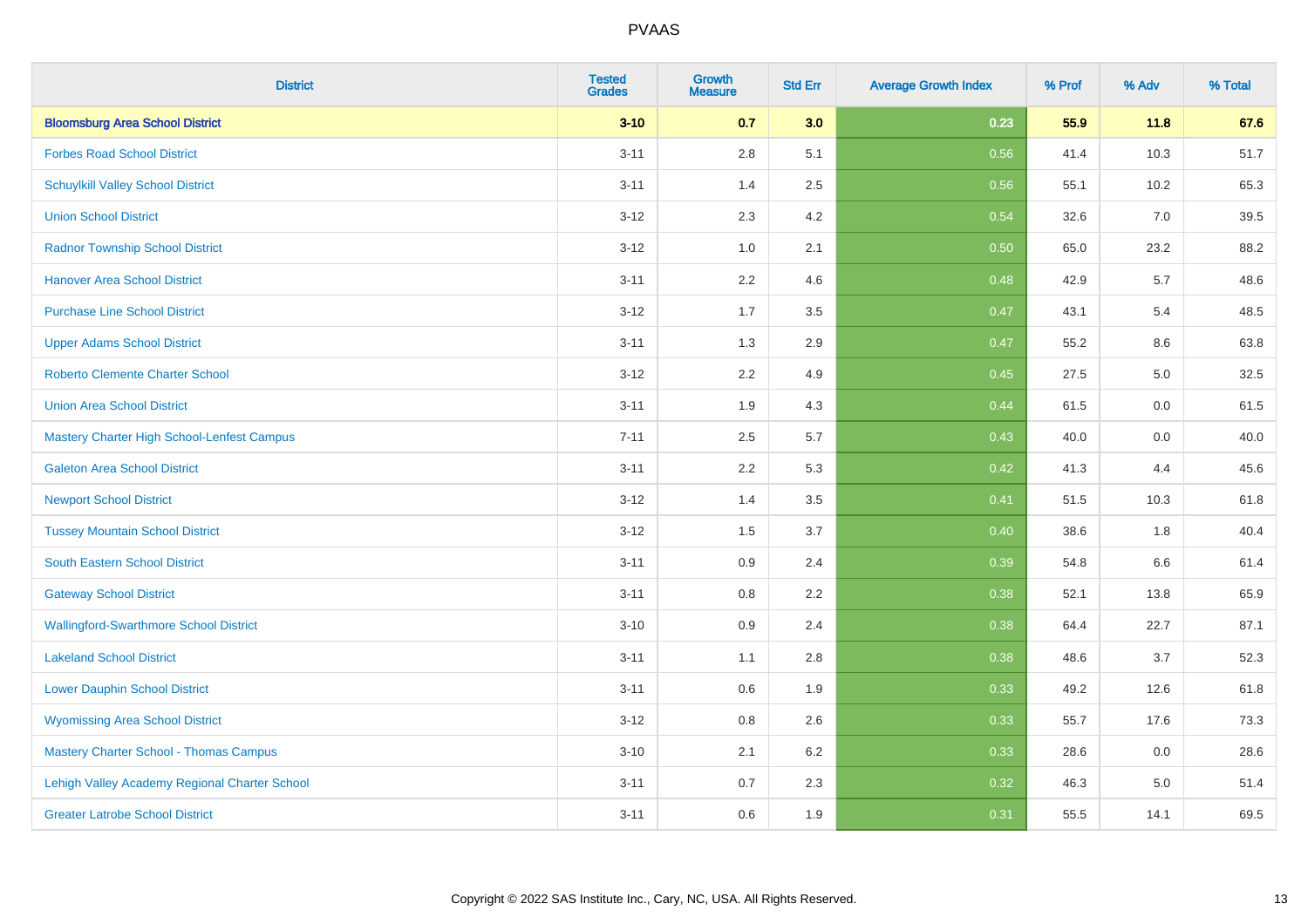| <b>District</b>                          | <b>Tested</b><br><b>Grades</b> | Growth<br><b>Measure</b> | <b>Std Err</b> | <b>Average Growth Index</b> | % Prof | % Adv   | % Total |
|------------------------------------------|--------------------------------|--------------------------|----------------|-----------------------------|--------|---------|---------|
| <b>Bloomsburg Area School District</b>   | $3 - 10$                       | 0.7                      | 3.0            | 0.23                        | 55.9   | 11.8    | 67.6    |
| <b>Greenville Area School District</b>   | $3 - 11$                       | 0.7                      | 2.9            | 0.26                        | 53.4   | 6.9     | 60.3    |
| <b>Bloomsburg Area School District</b>   | $3 - 10$                       | 0.7                      | 3.0            | 0.23                        | 55.9   | 11.8    | 67.6    |
| <b>Jersey Shore Area School District</b> | $3 - 11$                       | 0.5                      | 2.6            | 0.21                        | 47.1   | 9.2     | 56.2    |
| <b>Reynolds School District</b>          | $3 - 10$                       | 0.5                      | 3.4            | 0.16                        | 52.1   | 7.0     | 59.2    |
| <b>Brockway Area School District</b>     | $3 - 11$                       | 0.6                      | 3.6            | 0.16                        | 49.2   | 7.7     | 56.9    |
| Northern Lebanon School District         | $3 - 11$                       | 0.4                      | 2.5            | 0.15                        | 28.0   | 3.0     | 31.0    |
| <b>Danville Area School District</b>     | $3 - 11$                       | 0.4                      | 2.6            | 0.15                        | 57.4   | 18.4    | 75.7    |
| <b>Smethport Area School District</b>    | $3 - 12$                       | 0.6                      | 3.9            | 0.15                        | 37.0   | 1.8     | 38.9    |
| Insight PA Cyber Charter School          | $3 - 11$                       | 0.7                      | 5.7            | 0.12                        | 50.0   | 4.8     | 54.8    |
| <b>Hempfield School District</b>         | $3 - 11$                       | 0.1                      | 1.4            | 0.08                        | 58.2   | 9.9     | 68.2    |
| <b>West Branch Area School District</b>  | $3 - 11$                       | 0.2                      | 3.8            | 0.05                        | 47.2   | 1.9     | 49.1    |
| East Stroudsburg Area School District    | $3 - 11$                       | 0.1                      | 1.6            | 0.05                        | 45.8   | $7.8\,$ | 53.6    |
| <b>Wilkes-Barre Area School District</b> | $3 - 11$                       | 0.1                      | 3.2            | 0.02                        | 35.5   | $5.4$   | 40.9    |
| <b>Susquenita School District</b>        | $3 - 11$                       | $-0.1$                   | 2.8            | $-0.01$                     | 47.7   | 10.1    | 57.8    |
| Penn Cambria School District             | $3 - 11$                       | $-0.0$                   | 2.7            | $-0.01$                     | 61.5   | 7.7     | 69.2    |
| <b>Kutztown Area School District</b>     | $3 - 12$                       | $-0.2$                   | 3.2            | $-0.05$                     | 55.4   | 13.3    | 68.7    |
| <b>Avella Area School District</b>       | $3 - 12$                       | $-0.3$                   | 4.7            | $-0.05$                     | 49.3   | 14.5    | 63.8    |
| <b>Mercer Area School District</b>       | $3 - 11$                       | $-0.2$                   | 3.3            | $-0.06$                     | 56.0   | 8.0     | 64.0    |
| <b>Warren County School District</b>     | $3 - 11$                       | $-0.1$                   | 1.8            | $-0.06$                     | 37.2   | 5.3     | 42.6    |
| <b>Chester-Upland School District</b>    | $3 - 11$                       | $-0.3$                   | 2.7            | $-0.09$                     | 13.8   | 0.8     | 14.6    |
| New Kensington-Arnold School District    | $3 - 11$                       | $-0.4$                   | 3.8            | $-0.10$                     | 40.7   | 3.7     | 44.4    |
| <b>Blue Ridge School District</b>        | $3 - 11$                       | $-0.5$                   | 3.6            | $-0.12$                     | 44.6   | 3.1     | 47.7    |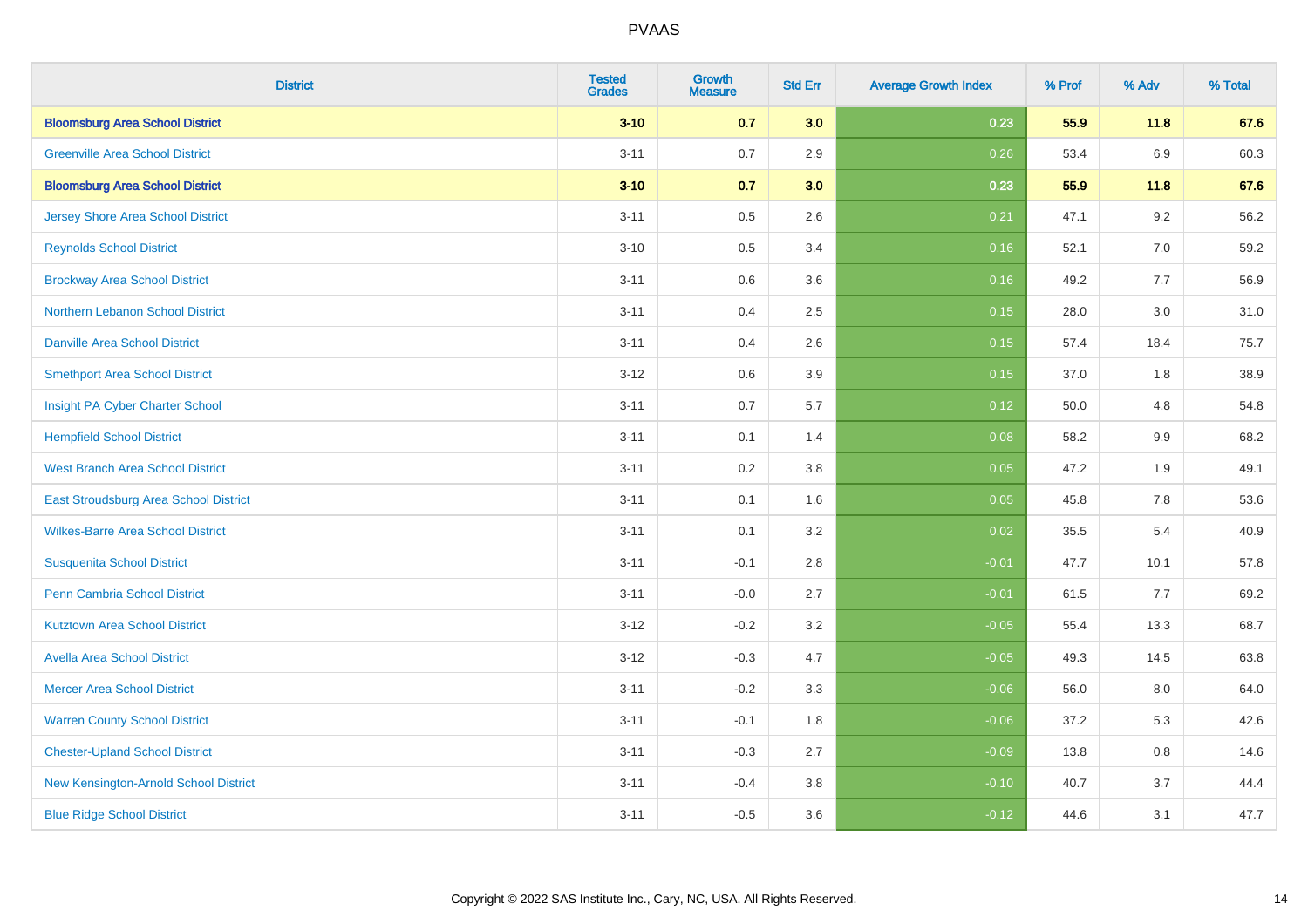| <b>District</b>                                    | <b>Tested</b><br><b>Grades</b> | <b>Growth</b><br><b>Measure</b> | <b>Std Err</b> | <b>Average Growth Index</b> | % Prof | % Adv   | % Total |
|----------------------------------------------------|--------------------------------|---------------------------------|----------------|-----------------------------|--------|---------|---------|
| <b>Bloomsburg Area School District</b>             | $3 - 10$                       | 0.7                             | 3.0            | 0.23                        | 55.9   | 11.8    | 67.6    |
| <b>Central Fulton School District</b>              | $3 - 11$                       | $-0.5$                          | 3.5            | $-0.14$                     | 51.4   | $8.6\,$ | 60.0    |
| <b>Otto-Eldred School District</b>                 | $3 - 11$                       | $-0.7$                          | 4.2            | $-0.15$                     | 56.2   | 6.2     | 62.5    |
| <b>Oley Valley School District</b>                 | $3 - 11$                       | $-0.4$                          | 2.8            | $-0.15$                     | 43.1   | 12.9    | 56.0    |
| Philadelphia Electrical & Tech Charter High School | $10 - 10$                      | $-0.5$                          | 2.9            | $-0.15$                     | 8.8    | 0.0     | 8.8     |
| <b>Bellefonte Area School District</b>             | $3 - 11$                       | $-0.4$                          | 2.2            | $-0.17$                     | 47.6   | 10.6    | 58.2    |
| Southern Lehigh School District                    | $3 - 11$                       | $-0.4$                          | 2.3            | $-0.17$                     | 66.1   | 11.9    | 78.0    |
| <b>Crestwood School District</b>                   | $3 - 11$                       | $-0.4$                          | 2.4            | $-0.17$                     | 57.4   | 17.0    | 74.4    |
| <b>Achievement House Charter School</b>            | $7 - 11$                       | $-0.7$                          | 4.0            | $-0.17$                     | 32.5   | 2.6     | 35.1    |
| <b>Millville Area School District</b>              | $3 - 12$                       | $-0.9$                          | 4.7            | $-0.18$                     | 51.4   | 5.4     | 56.8    |
| <b>Mount Carmel Area School District</b>           | $3 - 11$                       | $-0.6$                          | 3.1            | $-0.18$                     | 45.3   | 2.1     | 47.4    |
| <b>Westinghouse Arts Academy Charter School</b>    | $9 - 10$                       | $-0.7$                          | 3.6            | $-0.19$                     | 59.2   | 8.4     | 67.6    |
| <b>Panther Valley School District</b>              | $3 - 12$                       | $-0.6$                          | 3.3            | $-0.19$                     | 47.9   | 4.3     | 52.1    |
| <b>Harrisburg City School District</b>             | $3 - 11$                       | $-0.4$                          | 2.1            | $-0.19$                     | 15.1   | 0.4     | 15.5    |
| <b>Girard School District</b>                      | $3 - 11$                       | $-0.6$                          | 2.7            | $-0.22$                     | 53.9   | 15.6    | 69.6    |
| <b>Lakeview School District</b>                    | $3 - 11$                       | $-0.9$                          | 3.7            | $-0.24$                     | 60.3   | 3.2     | 63.5    |
| <b>Glendale School District</b>                    | $3 - 10$                       | $-0.9$                          | 3.7            | $-0.24$                     | 50.0   | 5.4     | 55.4    |
| <b>Penn Manor School District</b>                  | $3 - 11$                       | $-0.4$                          | 1.6            | $-0.25$                     | 51.9   | 12.6    | 64.5    |
| <b>Tuscarora School District</b>                   | $3 - 11$                       | $-0.6$                          | 2.3            | $-0.27$                     | 45.1   | 8.1     | 53.2    |
| <b>Cornell School District</b>                     | $3 - 11$                       | $-1.6$                          | 5.0            | $-0.32$                     | 33.8   | 1.5     | 35.4    |
| <b>Albert Gallatin Area School District</b>        | $3 - 11$                       | $-0.8$                          | 2.4            | $-0.32$                     | 54.5   | 10.0    | 64.6    |
| Hope For Hyndman Charter School                    | $3 - 11$                       | $-2.0$                          | 6.1            | $-0.32$                     | 33.3   | 0.0     | 33.3    |
| <b>Palmerton Area School District</b>              | $3 - 11$                       | $-1.2$                          | 3.0            | $-0.39$                     | 57.4   | 5.0     | 62.4    |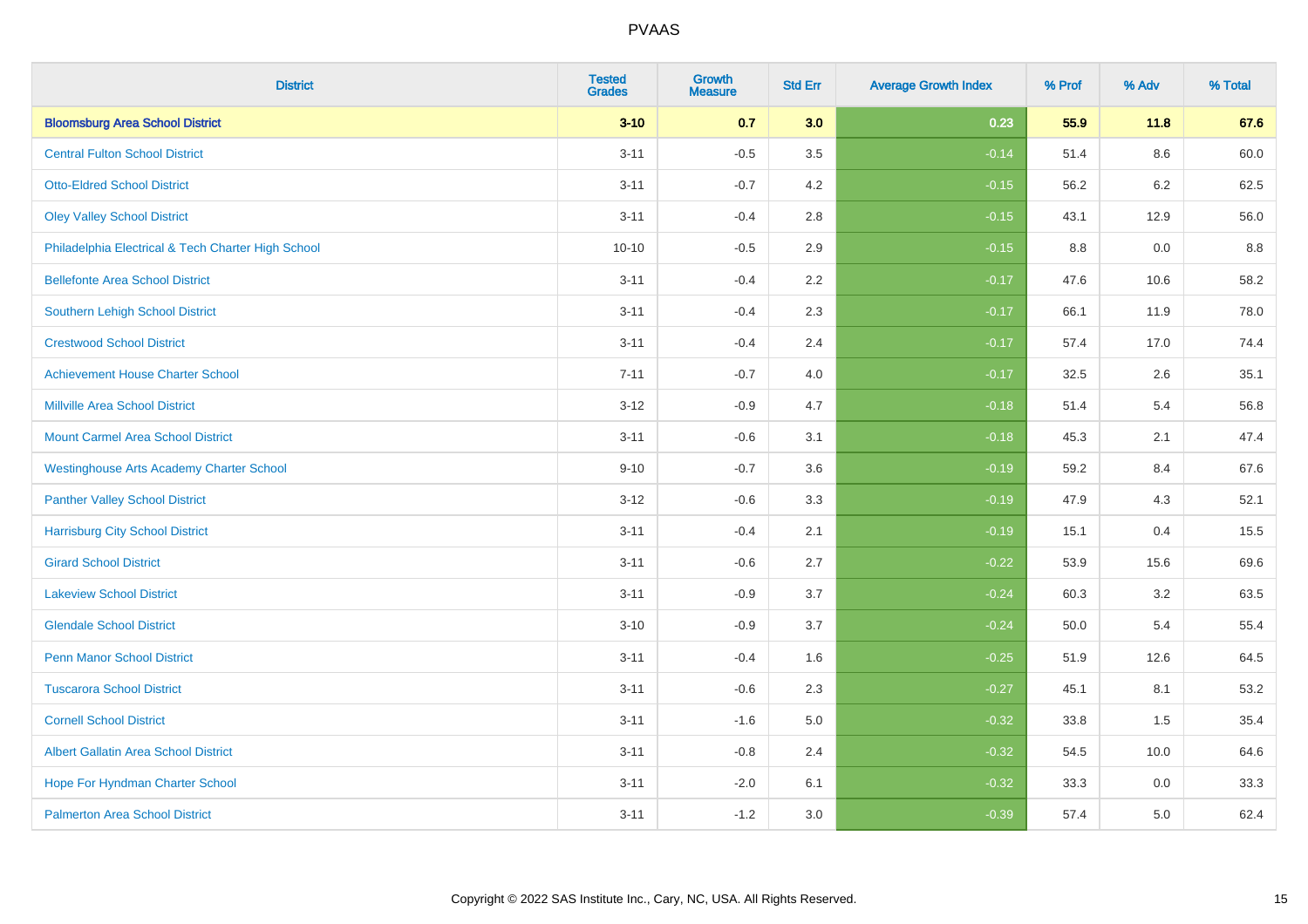| <b>District</b>                                         | <b>Tested</b><br><b>Grades</b> | <b>Growth</b><br><b>Measure</b> | <b>Std Err</b> | <b>Average Growth Index</b> | % Prof | % Adv   | % Total |
|---------------------------------------------------------|--------------------------------|---------------------------------|----------------|-----------------------------|--------|---------|---------|
| <b>Bloomsburg Area School District</b>                  | $3 - 10$                       | 0.7                             | 3.0            | 0.23                        | 55.9   | 11.8    | 67.6    |
| <b>Bellwood-Antis School District</b>                   | $3 - 10$                       | $-1.2$                          | 3.2            | $-0.39$                     | 55.1   | 10.1    | 65.2    |
| <b>Sharpsville Area School District</b>                 | $3 - 11$                       | $-1.4$                          | 3.5            | $-0.40$                     | 55.2   | 13.4    | 68.7    |
| North Schuylkill School District                        | $3 - 11$                       | $-1.0$                          | 2.4            | $-0.42$                     | 41.8   | 5.1     | 46.8    |
| <b>Bangor Area School District</b>                      | $3 - 12$                       | $-0.9$                          | 2.0            | $-0.43$                     | 44.3   | 4.7     | 49.0    |
| <b>Shaler Area School District</b>                      | $3 - 11$                       | $-0.8$                          | 1.9            | $-0.43$                     | 49.1   | 9.6     | 58.7    |
| <b>Conewago Valley School District</b>                  | $3-12$                         | $-0.9$                          | 2.0            | $-0.45$                     | 51.7   | 9.6     | 61.3    |
| <b>Elizabethtown Area School District</b>               | $3 - 12$                       | $-0.9$                          | 1.9            | $-0.47$                     | 50.0   | 11.2    | 61.2    |
| Center For Student Learning Charter School At Pennsbury | $6 - 12$                       | $-2.9$                          | 6.1            | $-0.47$                     | 42.9   | 0.0     | 42.9    |
| South Side Area School District                         | $3 - 11$                       | $-1.6$                          | 3.3            | $-0.48$                     | 50.0   | 6.8     | 56.8    |
| <b>Wyoming Area School District</b>                     | $3 - 10$                       | $-1.3$                          | 2.6            | $-0.50$                     | 53.8   | 10.8    | 64.6    |
| <b>Canon-Mcmillan School District</b>                   | $3 - 11$                       | $-0.8$                          | 1.6            | $-0.50$                     | 58.7   | 15.9    | 74.6    |
| <b>Central Greene School District</b>                   | $3 - 11$                       | $-1.6$                          | 2.8            | $-0.55$                     | 54.2   | 2.8     | 57.0    |
| <b>Mid Valley School District</b>                       | $3 - 10$                       | $-1.7$                          | 3.0            | $-0.55$                     | 45.1   | $7.8\,$ | 52.9    |
| <b>Manheim Township School District</b>                 | $3 - 12$                       | $-0.9$                          | 1.6            | $-0.58$                     | 53.2   | 15.5    | 68.7    |
| <b>Clarion-Limestone Area School District</b>           | $3 - 12$                       | $-2.5$                          | 4.1            | $-0.60$                     | 56.8   | 6.8     | 63.6    |
| <b>Burgettstown Area School District</b>                | $3 - 11$                       | $-2.1$                          | 3.4            | $-0.62$                     | 50.0   | 1.4     | 51.4    |
| <b>Susquehanna Community School District</b>            | $3 - 11$                       | $-2.8$                          | 4.2            | $-0.66$                     | 49.4   | $6.9\,$ | 56.3    |
| <b>Fannett-Metal School District</b>                    | $3 - 11$                       | $-3.4$                          | 5.1            | $-0.67$                     | 38.7   | 8.1     | 46.8    |
| <b>Cheltenham School District</b>                       | $3 - 11$                       | $-1.4$                          | 2.1            | $-0.67$                     | 46.1   | 10.0    | 56.1    |
| <b>North Pocono School District</b>                     | $3 - 11$                       | $-2.3$                          | 3.4            | $-0.68$                     | 52.0   | 16.4    | 68.5    |
| Mt Lebanon School District                              | $3 - 11$                       | $-1.0$                          | 1.5            | $-0.70$                     | 61.9   | 24.0    | 85.9    |
| <b>Lehighton Area School District</b>                   | $3 - 11$                       | $-1.6$                          | 2.3            | $-0.70$                     | 51.1   | 5.6     | 56.7    |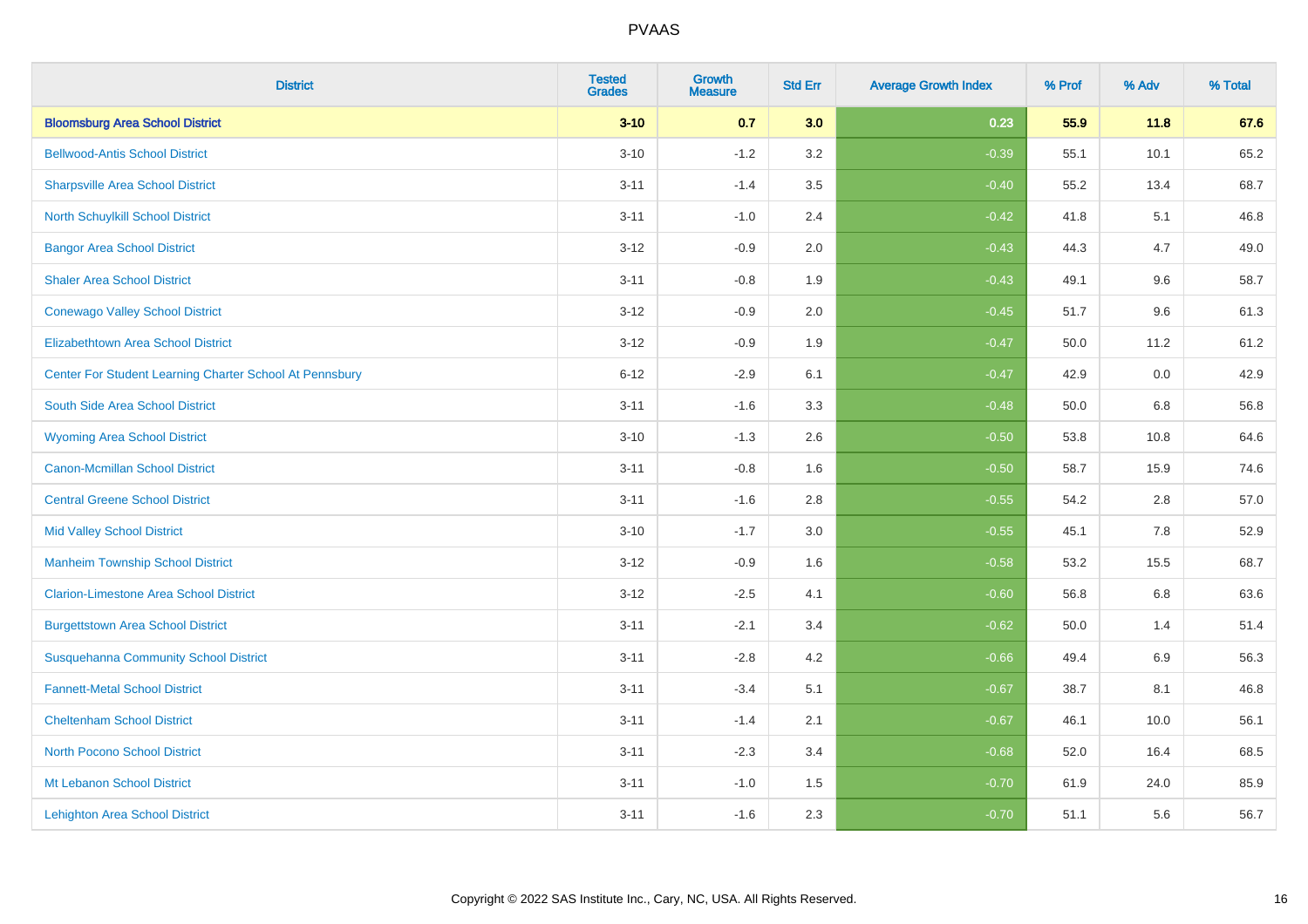| <b>District</b>                               | <b>Tested</b><br><b>Grades</b> | <b>Growth</b><br><b>Measure</b> | <b>Std Err</b> | <b>Average Growth Index</b> | % Prof | % Adv | % Total |
|-----------------------------------------------|--------------------------------|---------------------------------|----------------|-----------------------------|--------|-------|---------|
| <b>Bloomsburg Area School District</b>        | $3 - 10$                       | 0.7                             | 3.0            | 0.23                        | 55.9   | 11.8  | 67.6    |
| Huntingdon Area School District               | $3 - 11$                       | $-2.0$                          | 2.7            | $-0.72$                     | 36.8   | 10.3  | 47.0    |
| <b>Bald Eagle Area School District</b>        | $3 - 11$                       | $-2.1$                          | 2.7            | $-0.75$                     | 48.4   | 9.4   | 57.7    |
| <b>Turkeyfoot Valley Area School District</b> | $3 - 12$                       | $-4.3$                          | 5.6            | $-0.76$                     | 22.0   | 5.1   | 27.1    |
| <b>Gillingham Charter School</b>              | $3 - 11$                       | $-4.4$                          | 5.6            | $-0.77$                     | 20.8   | 8.3   | 29.2    |
| <b>Conemaugh Valley School District</b>       | $3 - 12$                       | $-3.2$                          | 4.1            | $-0.78$                     | 48.2   | 5.6   | 53.7    |
| <b>Northeast Bradford School District</b>     | $3 - 10$                       | $-3.1$                          | 4.0            | $-0.78$                     | 33.9   | 3.4   | 37.3    |
| <b>Shenango Area School District</b>          | $3 - 11$                       | $-2.6$                          | 3.3            | $-0.79$                     | 50.6   | 13.9  | 64.6    |
| <b>Lebanon School District</b>                | $3 - 11$                       | $-1.6$                          | 1.9            | $-0.80$                     | 24.4   | 2.6   | 27.0    |
| <b>Forest Area School District</b>            | $3 - 11$                       | $-4.4$                          | 5.4            | $-0.81$                     | 36.2   | 2.1   | 38.3    |
| <b>Chartiers Valley School District</b>       | $3 - 11$                       | $-1.7$                          | 2.0            | $-0.81$                     | 54.7   | 8.4   | 63.1    |
| <b>Phoenixville Area School District</b>      | $3 - 11$                       | $-1.7$                          | 2.1            | $-0.83$                     | 59.9   | 10.6  | 70.5    |
| <b>Charleroi School District</b>              | $3 - 11$                       | $-2.6$                          | 3.0            | $-0.86$                     | 55.7   | $7.4$ | 63.1    |
| <b>Montour School District</b>                | $3 - 11$                       | $-1.8$                          | 2.1            | $-0.88$                     | 61.4   | 15.1  | 76.5    |
| <b>Columbia Borough School District</b>       | $3 - 12$                       | $-3.1$                          | 3.5            | $-0.89$                     | 29.5   | 1.9   | 31.4    |
| <b>Sullivan County School District</b>        | $3 - 10$                       | $-4.0$                          | 4.4            | $-0.90$                     | 66.7   | 2.6   | 69.2    |
| <b>Austin Area School District</b>            | $3 - 11$                       | $-5.7$                          | 6.4            | $-0.90$                     | 33.3   | 5.6   | 38.9    |
| <b>Wyoming Valley West School District</b>    | $3 - 11$                       | $-2.2$                          | 2.4            | $-0.91$                     | 49.4   | 3.0   | 52.4    |
| Imhotep Institute Charter High School         | $9 - 11$                       | $-5.3$                          | 5.8            | $-0.92$                     | 25.0   | 0.0   | 25.0    |
| <b>North Hills School District</b>            | $3 - 11$                       | $-1.8$                          | 1.8            | $-0.96$                     | 59.1   | 14.1  | 73.2    |
| <b>Seneca Valley School District</b>          | $3 - 11$                       | $-1.4$                          | 1.4            | $-0.99$                     | 57.2   | 11.4  | 68.6    |
| <b>Valley Grove School District</b>           | $3 - 10$                       | $-3.7$                          | 3.7            | $-1.01$                     | 51.2   | 6.1   | 57.3    |
| <b>Lewisburg Area School District</b>         | $3 - 11$                       | $-2.7$                          | 2.6            | $-1.03$                     | 57.0   | 18.5  | 75.6    |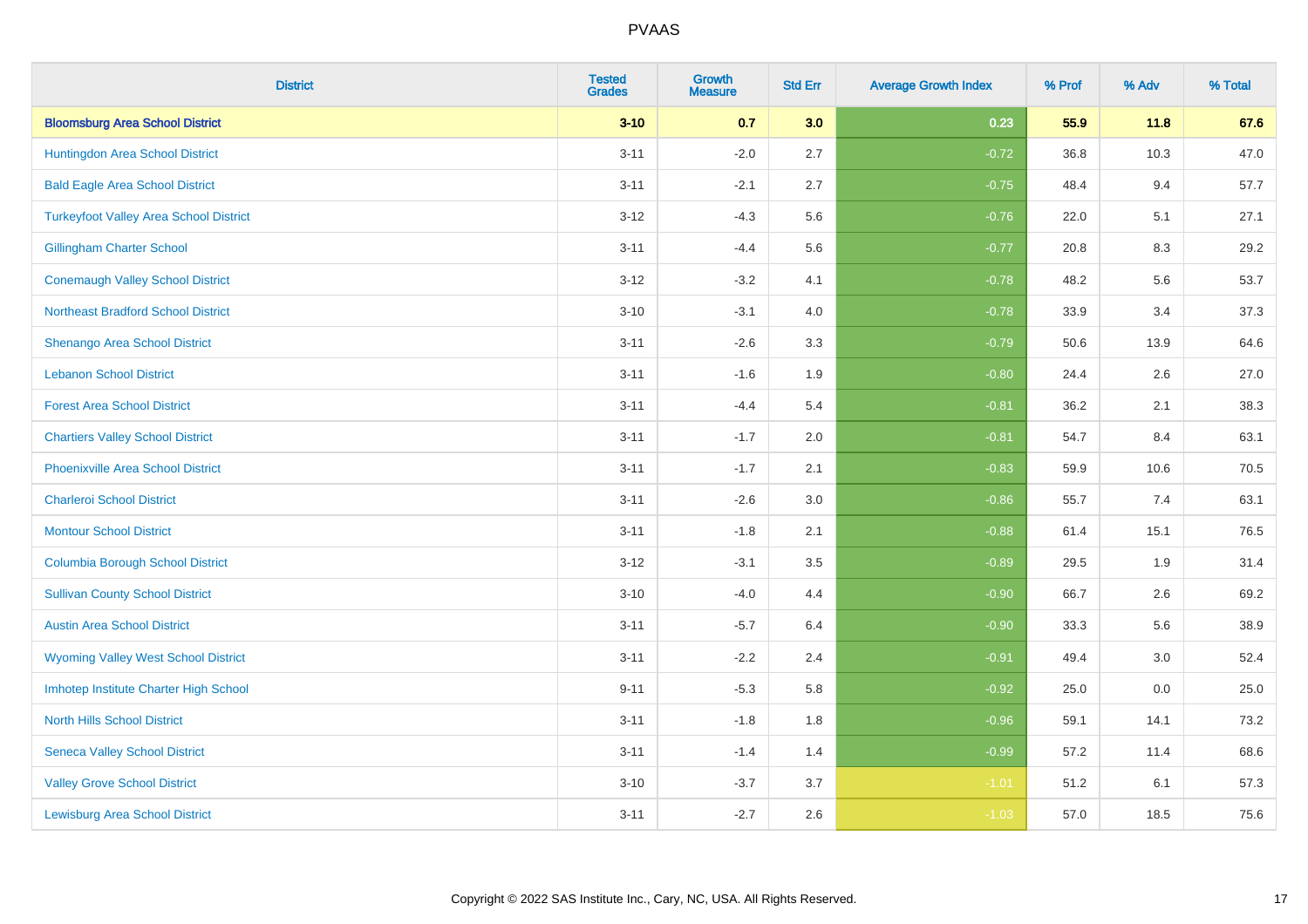| <b>District</b>                                | <b>Tested</b><br><b>Grades</b> | <b>Growth</b><br><b>Measure</b> | <b>Std Err</b> | <b>Average Growth Index</b> | % Prof | % Adv   | % Total |
|------------------------------------------------|--------------------------------|---------------------------------|----------------|-----------------------------|--------|---------|---------|
| <b>Bloomsburg Area School District</b>         | $3 - 10$                       | 0.7                             | 3.0            | 0.23                        | 55.9   | 11.8    | 67.6    |
| <b>West Greene School District</b>             | $3 - 11$                       | $-4.5$                          | 4.3            | $-1.04$                     | 36.6   | $7.3$   | 43.9    |
| <b>Quaker Valley School District</b>           | $3 - 11$                       | $-2.8$                          | 2.6            | $-1.08$                     | 55.2   | 13.2    | 68.4    |
| Oil City Area School District                  | $3 - 11$                       | $-2.9$                          | 2.6            | $-1.08$                     | 44.4   | 5.8     | 50.2    |
| <b>Conemaugh Township Area School District</b> | $3 - 12$                       | $-3.7$                          | 3.4            | $-1.09$                     | 53.8   | 17.6    | 71.4    |
| <b>Riverside School District</b>               | $3 - 11$                       | $-3.2$                          | 3.0            | $-1.09$                     | 43.0   | 9.0     | 52.0    |
| Juniata Valley School District                 | $3 - 11$                       | $-3.9$                          | 3.5            | $-1.10$                     | 44.4   | 3.5     | 47.8    |
| <b>Dallas School District</b>                  | $3 - 11$                       | $-2.5$                          | 2.2            | $-1.12$                     | 54.9   | 7.6     | 62.4    |
| Jeannette City School District                 | $3 - 11$                       | $-4.3$                          | 3.8            | $-1.13$                     | 46.7   | 7.5     | 54.2    |
| <b>Antietam School District</b>                | $3 - 10$                       | $-4.3$                          | 3.8            | $-1.13$                     | 36.4   | 5.4     | 41.8    |
| <b>Kane Area School District</b>               | $3 - 10$                       | $-3.7$                          | 3.2            | $-1.17$                     | 39.5   | 9.9     | 49.4    |
| <b>Chichester School District</b>              | $3 - 11$                       | $-2.7$                          | 2.3            | $-1.17$                     | 44.6   | $6.6\,$ | 51.2    |
| <b>Chestnut Ridge School District</b>          | $3 - 12$                       | $-3.4$                          | $2.9\,$        | $-1.17$                     | 46.6   | 5.8     | 52.4    |
| <b>Big Beaver Falls Area School District</b>   | $3 - 11$                       | $-3.9$                          | 3.3            | $-1.18$                     | 34.1   | 3.5     | 37.6    |
| <b>Greater Johnstown School District</b>       | $3 - 11$                       | $-3.1$                          | 2.6            | $-1.19$                     | 26.1   | 0.0     | 26.1    |
| <b>Riverview School District</b>               | $3 - 11$                       | $-4.6$                          | 3.8            | $-1.20$                     | 57.9   | 15.8    | 73.7    |
| <b>Scranton School District</b>                | $3 - 12$                       | $-2.9$                          | 2.4            | $-1.22$                     | 45.6   | 3.6     | 49.1    |
| <b>Elk Lake School District</b>                | $3 - 11$                       | $-4.0$                          | 3.3            | $-1.23$                     | 46.2   | 3.3     | 49.4    |
| <b>Apollo-Ridge School District</b>            | $3 - 12$                       | $-4.7$                          | 3.7            | $-1.24$                     | 50.0   | 10.0    | 60.0    |
| <b>Troy Area School District</b>               | $3 - 10$                       | $-4.3$                          | 3.4            | $-1.26$                     | 43.2   | 5.7     | 48.9    |
| <b>Bristol Borough School District</b>         | $3 - 12$                       | $-4.3$                          | 3.4            | $-1.27$                     | 39.7   | 1.3     | 41.0    |
| <b>Shade-Central City School District</b>      | $3 - 11$                       | $-5.9$                          | 4.6            | $-1.28$                     | 27.8   | 0.0     | 27.8    |
| <b>Ellwood City Area School District</b>       | $3 - 11$                       | $-4.2$                          | 3.2            | $-1.29$                     | 54.1   | 14.1    | 68.2    |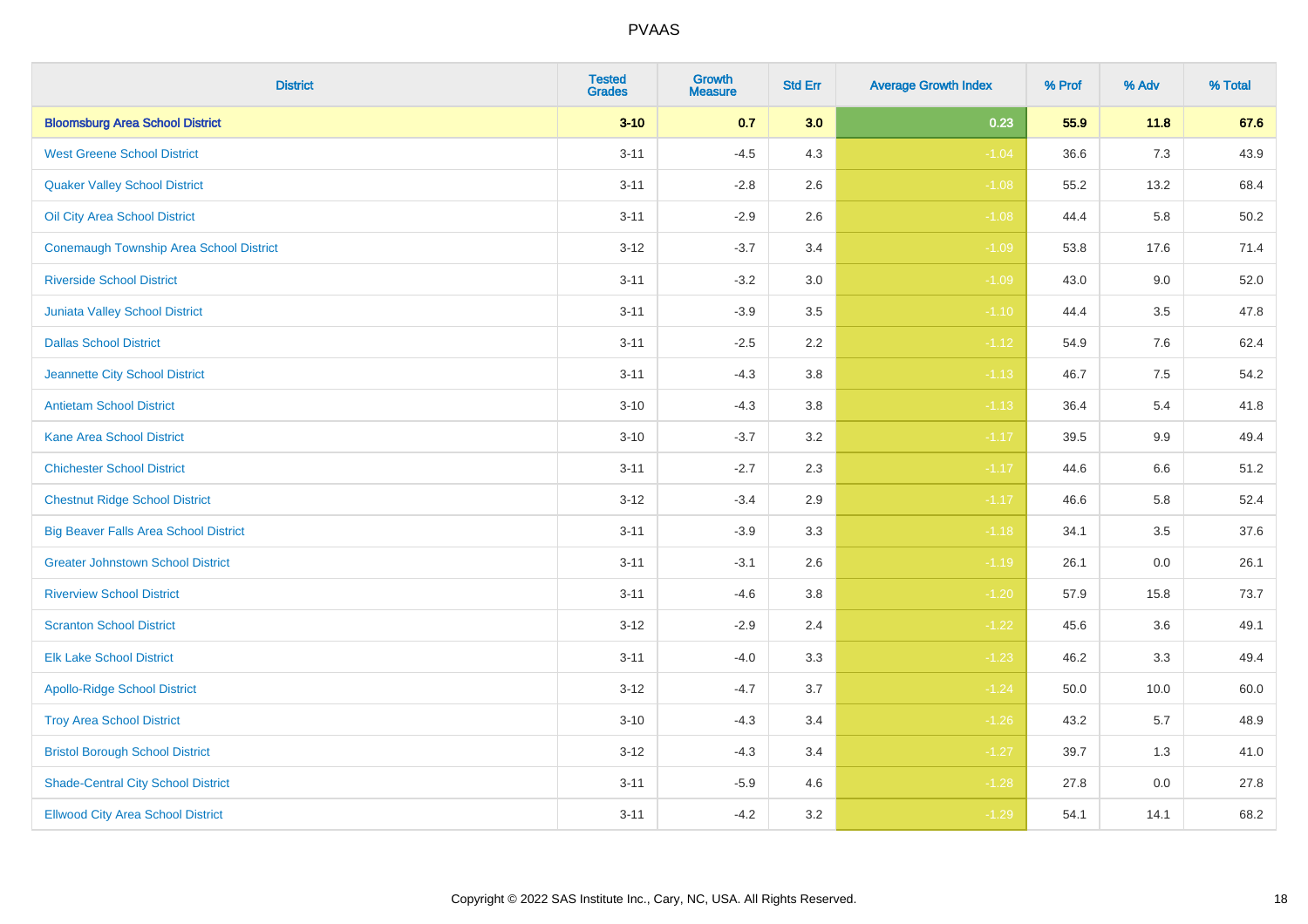| <b>District</b>                                                       | <b>Tested</b><br><b>Grades</b> | <b>Growth</b><br><b>Measure</b> | <b>Std Err</b> | <b>Average Growth Index</b> | % Prof | % Adv   | % Total |
|-----------------------------------------------------------------------|--------------------------------|---------------------------------|----------------|-----------------------------|--------|---------|---------|
| <b>Bloomsburg Area School District</b>                                | $3 - 10$                       | 0.7                             | 3.0            | 0.23                        | 55.9   | 11.8    | 67.6    |
| <b>Cambria Heights School District</b>                                | $3 - 10$                       | $-4.1$                          | 3.1            | $-1.32$                     | 51.0   | $6.0\,$ | 57.0    |
| <b>Ferndale Area School District</b>                                  | $3 - 10$                       | $-5.8$                          | 4.3            | $-1.33$                     | 40.0   | 0.0     | 40.0    |
| <b>Greencastle-Antrim School District</b>                             | $3 - 11$                       | $-3.0$                          | 2.2            | $-1.36$                     | 62.4   | $9.9\,$ | 72.3    |
| <b>Westmont Hilltop School District</b>                               | $3 - 11$                       | $-4.0$                          | 2.8            | $-1.40$                     | 36.3   | 13.3    | 49.6    |
| <b>Claysburg-Kimmel School District</b>                               | $3 - 11$                       | $-5.7$                          | 4.0            | $-1.42$                     | 42.9   | 8.2     | 51.0    |
| <b>MaST Community Charter School</b>                                  | $3 - 10$                       | $-4.1$                          | 2.7            | $-1.52$                     | 44.0   | 9.5     | 53.4    |
| <b>Fort Cherry School District</b>                                    | $3 - 10$                       | $-5.9$                          | 3.8            | $-1.56$                     | 55.2   | 5.2     | 60.3    |
| <b>Tri-Valley School District</b>                                     | $3 - 10$                       | $-6.4$                          | 4.1            | $-1.57$                     | 37.0   | 4.4     | 41.3    |
| Preparatory Charter School Of Mathematics, Science, Tech, And Careers | $9 - 10$                       | $-4.0$                          | 2.5            | $-1.59$                     | 15.0   | 0.0     | 15.0    |
| <b>Carbon Career &amp; Technical Institute</b>                        | $9 - 11$                       | $-5.7$                          | 3.6            | $-1.59$                     | 34.5   | 1.2     | 35.7    |
| <b>Shamokin Area School District</b>                                  | $3 - 11$                       | $-7.7$                          | 4.8            | $-1.60$                     | 38.1   | 3.2     | 41.3    |
| <b>Fairfield Area School District</b>                                 | $3 - 11$                       | $-5.6$                          | 3.4            | $-1.66$                     | 57.9   | 4.0     | 61.8    |
| <b>Pottstown School District</b>                                      | $3 - 12$                       | $-4.0$                          | 2.4            | $-1.68$                     | 29.8   | 1.2     | 31.0    |
| <b>Twin Valley School District</b>                                    | $3 - 12$                       | $-3.6$                          | 2.1            | $-1.69$                     | 49.6   | 7.1     | 56.8    |
| <b>East Pennsboro Area School District</b>                            | $3 - 11$                       | $-4.2$                          | 2.5            | $-1.71$                     | 60.8   | 8.5     | 69.3    |
| <b>Brentwood Borough School District</b>                              | $3 - 11$                       | $-5.3$                          | 3.0            | $-1.72$                     | 52.0   | 6.1     | 58.2    |
| Perseus House Charter School Of Excellence                            | $6 - 11$                       | $-5.2$                          | 3.0            | $-1.72$                     | 16.5   | 0.0     | 16.5    |
| <b>Old Forge School District</b>                                      | $3 - 12$                       | $-5.9$                          | 3.4            | $-1.73$                     | 52.9   | 7.1     | 60.0    |
| <b>Canton Area School District</b>                                    | $3 - 11$                       | $-5.5$                          | 3.2            | $-1.75$                     | 40.7   | 2.3     | 43.0    |
| <b>Washington School District</b>                                     | $3 - 11$                       | $-4.9$                          | 2.8            | $-1.76$                     | 30.1   | 2.4     | 32.5    |
| <b>Pequea Valley School District</b>                                  | $3 - 11$                       | $-5.8$                          | 3.2            | $-1.80$                     | 39.8   | 9.1     | 48.9    |
| <b>Pittston Area School District</b>                                  | $3 - 11$                       | $-10.1$                         | 5.6            | $-1.80$                     | 38.1   | 9.5     | 47.6    |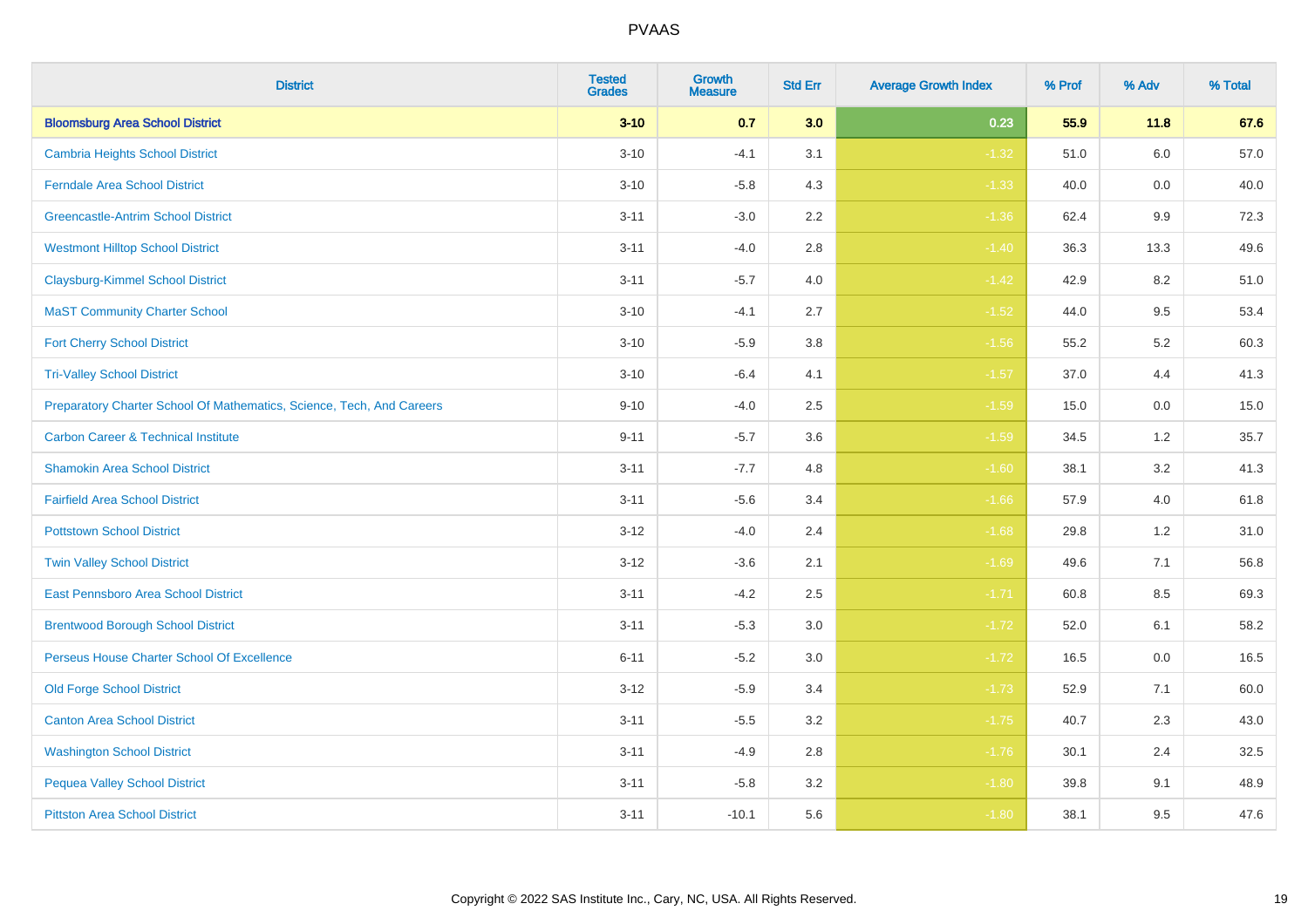| <b>District</b>                                   | <b>Tested</b><br><b>Grades</b> | <b>Growth</b><br><b>Measure</b> | <b>Std Err</b> | <b>Average Growth Index</b> | % Prof | % Adv   | % Total |
|---------------------------------------------------|--------------------------------|---------------------------------|----------------|-----------------------------|--------|---------|---------|
| <b>Bloomsburg Area School District</b>            | $3 - 10$                       | 0.7                             | 3.0            | 0.23                        | 55.9   | 11.8    | 67.6    |
| <b>Brandywine Heights Area School District</b>    | $3 - 11$                       | $-4.9$                          | 2.7            | $-1.81$                     | 49.2   | $8.2\,$ | 57.4    |
| <b>Montrose Area School District</b>              | $3 - 10$                       | $-5.5$                          | 3.0            | $-1.82$                     | 46.7   | 5.4     | 52.2    |
| <b>Brownsville Area School District</b>           | $3 - 12$                       | $-7.2$                          | 3.9            | $-1.83$                     | 34.4   | 6.1     | 40.5    |
| <b>Central Columbia School District</b>           | $3 - 12$                       | $-4.8$                          | 2.6            | $-1.86$                     | 53.7   | 14.8    | 68.5    |
| <b>Kiski Area School District</b>                 | $3 - 11$                       | $-3.7$                          | 2.0            | $-1.86$                     | 57.4   | 10.4    | 67.8    |
| <b>East Allegheny School District</b>             | $3 - 11$                       | $-6.3$                          | 3.3            | $-1.87$                     | 31.9   | 9.7     | 41.7    |
| <b>Western Beaver County School District</b>      | $3 - 11$                       | $-7.8$                          | 4.2            | $-1.87$                     | 56.5   | 6.5     | 63.0    |
| <b>Greensburg Salem School District</b>           | $3 - 11$                       | $-4.4$                          | 2.4            | $-1.88$                     | 47.6   | 4.9     | 52.4    |
| <b>Gettysburg Area School District</b>            | $3 - 11$                       | $-4.0$                          | 2.1            | $-1.89$                     | 45.3   | 14.0    | 59.3    |
| <b>Mount Pleasant Area School District</b>        | $3 - 11$                       | $-5.0$                          | 2.6            | $-1.93$                     | 52.6   | 0.0     | 52.6    |
| <b>Somerset Area School District</b>              | $3 - 11$                       | $-4.4$                          | 2.3            | $-1.93$                     | 44.4   | 14.9    | 59.3    |
| <b>Bermudian Springs School District</b>          | $3 - 11$                       | $-5.5$                          | 2.9            | $-1.94$                     | 56.4   | 6.8     | 63.2    |
| <b>Forest City Regional School District</b>       | $3 - 12$                       | $-6.0$                          | 3.0            | $-1.96$                     | 44.1   | 0.0     | 44.1    |
| <b>Mount Union Area School District</b>           | $3 - 10$                       | $-6.1$                          | 3.1            | $-1.97$                     | 32.2   | 3.4     | 35.6    |
| <b>Upper Dauphin Area School District</b>         | $3 - 11$                       | $-6.3$                          | 3.2            | $-1.98$                     | 37.4   | 4.8     | 42.2    |
| The New Academy Charter School                    | $8 - 11$                       | $-10.4$                         | 5.2            | $-2.00$                     | 0.0    | 0.0     | $0.0\,$ |
| <b>Moshannon Valley School District</b>           | $3 - 10$                       | $-7.0$                          | 3.4            | $-2.01$                     | 48.5   | 0.0     | 48.5    |
| <b>California Area School District</b>            | $3 - 10$                       | $-7.3$                          | 3.6            | $-2.02$                     | 42.6   | 9.8     | 52.5    |
| <b>Corry Area School District</b>                 | $3 - 11$                       | $-5.3$                          | 2.6            | $-2.03$                     | 38.5   | 6.0     | 44.5    |
| Karns City Area School District                   | $3 - 11$                       | $-6.0$                          | 2.9            | $-2.03$                     | 53.1   | 8.3     | 61.5    |
| <b>Middletown Area School District</b>            | $3 - 11$                       | $-5.3$                          | 2.6            | $-2.05$                     | 46.4   | 5.3     | 51.7    |
| <b>Executive Education Academy Charter School</b> | $3 - 10$                       | $-6.5$                          | 3.1            | $-2.08$                     | 23.7   | 2.2     | 25.8    |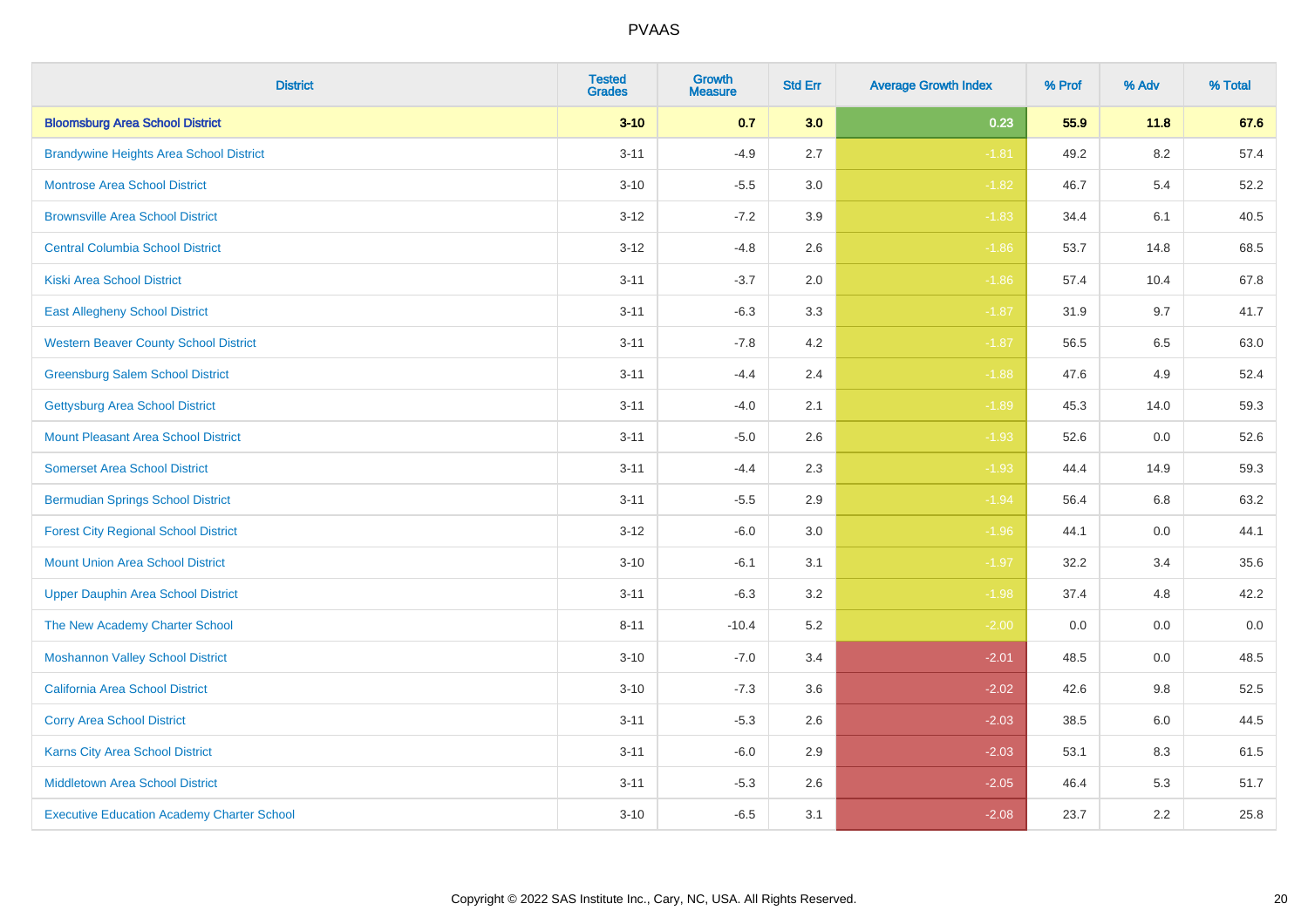| <b>District</b>                                 | <b>Tested</b><br><b>Grades</b> | <b>Growth</b><br><b>Measure</b> | <b>Std Err</b> | <b>Average Growth Index</b> | % Prof | % Adv   | % Total |
|-------------------------------------------------|--------------------------------|---------------------------------|----------------|-----------------------------|--------|---------|---------|
| <b>Bloomsburg Area School District</b>          | $3 - 10$                       | 0.7                             | 3.0            | 0.23                        | 55.9   | 11.8    | 67.6    |
| <b>Williams Valley School District</b>          | $3 - 11$                       | $-7.3$                          | 3.4            | $-2.13$                     | 23.2   | 0.0     | 23.2    |
| <b>Aliquippa School District</b>                | $3 - 11$                       | $-9.0$                          | 4.2            | $-2.14$                     | 11.0   | $0.0\,$ | 11.0    |
| <b>Crawford Central School District</b>         | $3 - 11$                       | $-4.7$                          | 2.2            | $-2.15$                     | 40.6   | 10.5    | 51.1    |
| Susquehanna Township School District            | $3 - 12$                       | $-5.8$                          | 2.7            | $-2.17$                     | 36.0   | 5.6     | 41.6    |
| <b>Perkiomen Valley School District</b>         | $3 - 11$                       | $-3.5$                          | 1.6            | $-2.18$                     | 53.8   | 13.4    | 67.2    |
| <b>Benton Area School District</b>              | $3 - 10$                       | $-9.7$                          | 4.5            | $-2.18$                     | 43.2   | 5.4     | 48.6    |
| Jim Thorpe Area School District                 | $3 - 11$                       | $-5.8$                          | 2.7            | $-2.19$                     | 33.3   | 7.4     | 40.7    |
| <b>Keystone Education Center Charter School</b> | $3 - 12$                       | $-12.9$                         | 5.9            | $-2.19$                     | 28.0   | 0.0     | 28.0    |
| <b>Muncy School District</b>                    | $3 - 11$                       | $-8.1$                          | 3.7            | $-2.21$                     | 42.0   | 3.8     | 45.8    |
| <b>West Middlesex Area School District</b>      | $3 - 10$                       | $-8.4$                          | 3.8            | $-2.21$                     | 34.9   | 2.8     | 37.6    |
| <b>York Co School Of Technology</b>             | $9 - 12$                       | $-3.8$                          | 1.7            | $-2.22$                     | 39.1   | 5.6     | 44.7    |
| <b>East Lycoming School District</b>            | $3 - 11$                       | $-6.0$                          | 2.7            | $-2.24$                     | 48.3   | 4.2     | 52.5    |
| <b>Windber Area School District</b>             | $3 - 11$                       | $-7.2$                          | 3.2            | $-2.24$                     | 55.4   | 7.2     | 62.6    |
| <b>Portage Area School District</b>             | $3 - 10$                       | $-8.1$                          | 3.6            | $-2.26$                     | 40.6   | 9.4     | 50.0    |
| <b>Oxford Area School District</b>              | $3 - 11$                       | $-4.3$                          | 1.9            | $-2.26$                     | 41.3   | $8.0\,$ | 49.3    |
| <b>Juniata County School District</b>           | $3 - 12$                       | $-4.9$                          | 2.1            | $-2.26$                     | 38.5   | 2.9     | 41.4    |
| <b>Indiana Area School District</b>             | $3 - 11$                       | $-5.3$                          | 2.3            | $-2.28$                     | 47.6   | 18.4    | 66.1    |
| South Williamsport Area School District         | $3 - 10$                       | $-5.7$                          | 2.5            | $-2.30$                     | 45.5   | 4.5     | 50.0    |
| Salisbury-Elk Lick School District              | $3 - 11$                       | $-13.5$                         | 5.9            | $-2.30$                     | 27.8   | 0.0     | 27.8    |
| <b>Upper Moreland Township School District</b>  | $3 - 11$                       | $-5.0$                          | 2.2            | $-2.31$                     | 57.9   | 4.0     | 61.9    |
| <b>Southmoreland School District</b>            | $3 - 11$                       | $-8.3$                          | 3.6            | $-2.32$                     | 56.8   | 7.2     | 64.0    |
| La Academia Partnership Charter School          | $6 - 11$                       | $-11.0$                         | 4.7            | $-2.34$                     | 6.8    | 0.0     | 6.8     |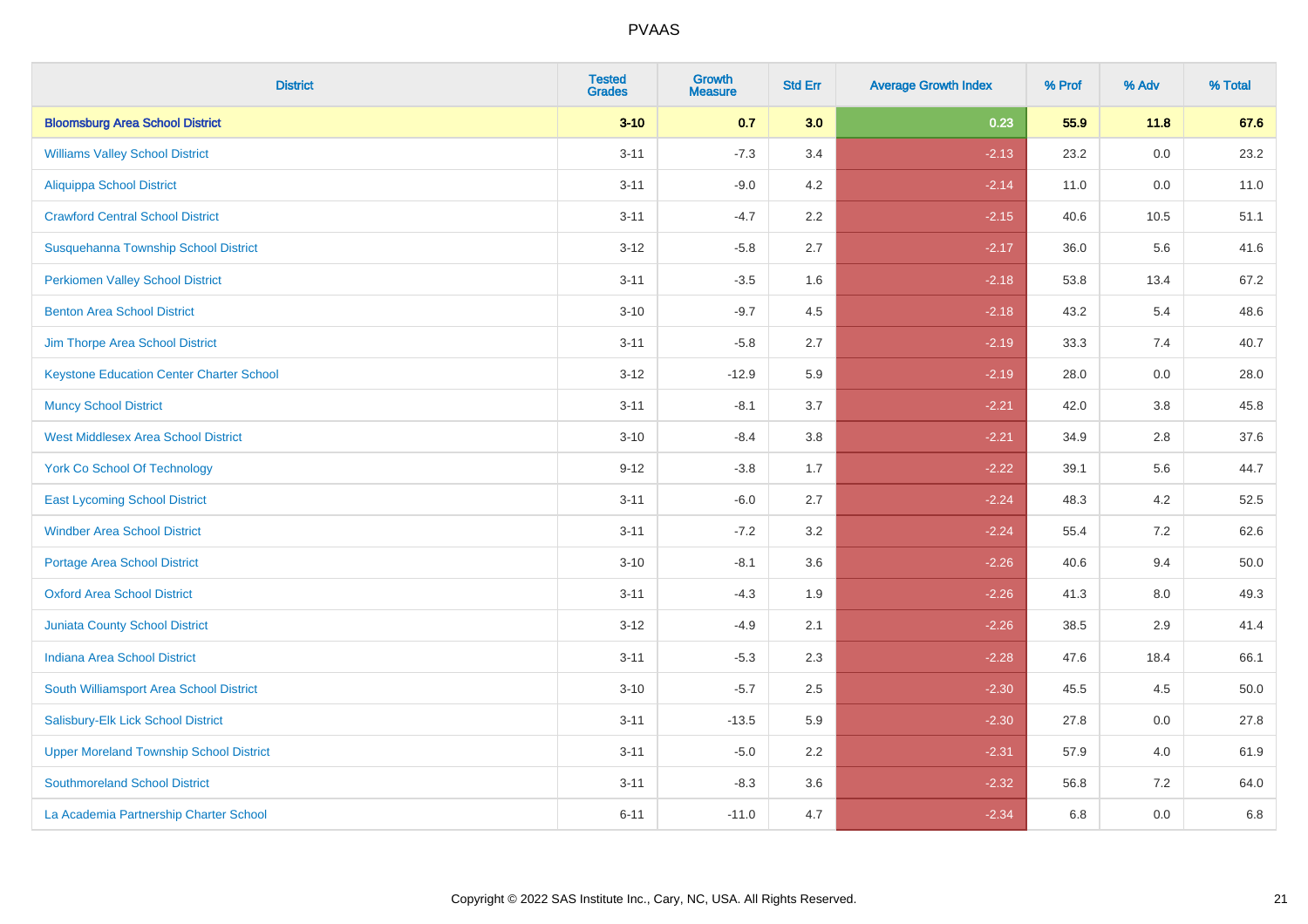| <b>District</b>                               | <b>Tested</b><br><b>Grades</b> | <b>Growth</b><br><b>Measure</b> | <b>Std Err</b> | <b>Average Growth Index</b> | % Prof | % Adv   | % Total |
|-----------------------------------------------|--------------------------------|---------------------------------|----------------|-----------------------------|--------|---------|---------|
| <b>Bloomsburg Area School District</b>        | $3 - 10$                       | 0.7                             | 3.0            | 0.23                        | 55.9   | 11.8    | 67.6    |
| Jefferson-Morgan School District              | $3 - 10$                       | $-9.9$                          | 4.2            | $-2.35$                     | 43.8   | $4.2\,$ | 47.9    |
| <b>Freedom Area School District</b>           | $3 - 11$                       | $-7.1$                          | 3.0            | $-2.37$                     | 43.8   | 4.2     | 47.9    |
| <b>Universal Audenried Charter School</b>     | $9 - 11$                       | $-5.8$                          | 2.4            | $-2.40$                     | 14.6   | 0.0     | 14.6    |
| <b>Chartiers-Houston School District</b>      | $3 - 10$                       | $-8.6$                          | 3.5            | $-2.41$                     | 59.7   | 4.5     | 64.2    |
| <b>Farrell Area School District</b>           | $3 - 11$                       | $-10.4$                         | 4.3            | $-2.41$                     | 19.0   | 0.0     | 19.0    |
| <b>Yough School District</b>                  | $3 - 10$                       | $-6.6$                          | 2.7            | $-2.43$                     | 50.8   | 4.0     | 54.8    |
| <b>Innovative Arts Academy Charter School</b> | $6 - 11$                       | $-9.1$                          | 3.7            | $-2.44$                     | 9.5    | 0.0     | 9.5     |
| <b>Mohawk Area School District</b>            | $3 - 11$                       | $-7.5$                          | 3.1            | $-2.45$                     | 49.4   | 11.0    | 60.4    |
| <b>Sugar Valley Rural Charter School</b>      | $3 - 11$                       | $-11.0$                         | 4.5            | $-2.46$                     | 14.9   | 0.0     | 14.9    |
| <b>Keystone Central School District</b>       | $3 - 11$                       | $-5.1$                          | 2.0            | $-2.46$                     | 44.7   | 4.6     | 49.4    |
| <b>Mahanoy Area School District</b>           | $3 - 10$                       | $-9.0$                          | 3.6            | $-2.49$                     | 26.2   | 1.6     | 27.9    |
| <b>North Star School District</b>             | $3 - 11$                       | $-8.7$                          | 3.5            | $-2.51$                     | 47.8   | 6.0     | 53.7    |
| <b>Slippery Rock Area School District</b>     | $3 - 11$                       | $-6.3$                          | 2.5            | $-2.51$                     | 56.2   | 9.5     | 65.7    |
| <b>Blue Mountain School District</b>          | $3 - 10$                       | $-5.8$                          | 2.3            | $-2.56$                     | 46.6   | 8.5     | 55.1    |
| <b>Northwest Area School District</b>         | $3 - 10$                       | $-10.0$                         | 3.8            | $-2.59$                     | 34.6   | $7.3$   | 41.8    |
| <b>Coatesville Area School District</b>       | $3 - 11$                       | $-4.4$                          | 1.7            | $-2.62$                     | 36.3   | 4.2     | 40.5    |
| <b>Dunmore School District</b>                | $3 - 11$                       | $-7.7$                          | 2.9            | $-2.62$                     | 34.0   | 7.2     | 41.2    |
| Northern Tioga School District                | $3 - 12$                       | $-7.5$                          | 2.8            | $-2.64$                     | 54.0   | 1.2     | 55.2    |
| <b>New Castle Area School District</b>        | $3 - 12$                       | $-6.4$                          | 2.4            | $-2.66$                     | 32.5   | 4.3     | 36.8    |
| <b>Pine Grove Area School District</b>        | $3 - 11$                       | $-7.7$                          | 2.9            | $-2.66$                     | 42.3   | 7.7     | 50.0    |
| <b>Harbor Creek School District</b>           | $3 - 11$                       | $-7.1$                          | 2.7            | $-2.67$                     | 48.8   | 15.2    | 64.0    |
| <b>Blairsville-Saltsburg School District</b>  | $3 - 11$                       | $-8.0$                          | 3.0            | $-2.68$                     | 37.3   | 7.0     | 44.3    |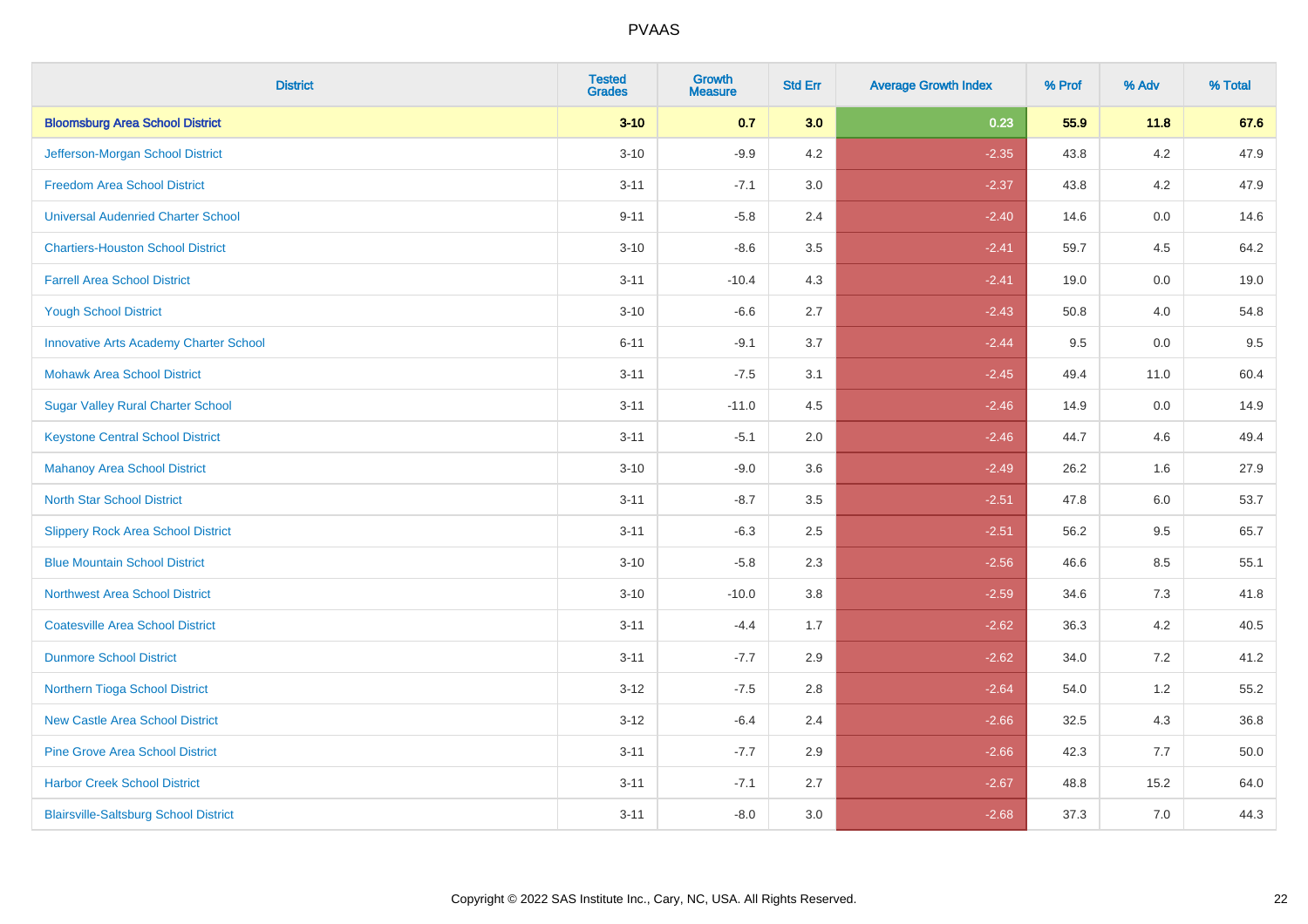| <b>District</b>                             | <b>Tested</b><br><b>Grades</b> | <b>Growth</b><br><b>Measure</b> | <b>Std Err</b> | <b>Average Growth Index</b> | % Prof | % Adv | % Total |
|---------------------------------------------|--------------------------------|---------------------------------|----------------|-----------------------------|--------|-------|---------|
| <b>Bloomsburg Area School District</b>      | $3 - 10$                       | 0.7                             | 3.0            | 0.23                        | 55.9   | 11.8  | 67.6    |
| South Allegheny School District             | $3 - 11$                       | $-8.8$                          | 3.2            | $-2.70$                     | 40.5   | 0.0   | 40.5    |
| <b>Quakertown Community School District</b> | $3 - 12$                       | $-4.4$                          | 1.6            | $-2.70$                     | 56.5   | 10.0  | 66.6    |
| <b>Trinity Area School District</b>         | $3 - 11$                       | $-5.4$                          | 2.0            | $-2.71$                     | 48.3   | 11.8  | 60.1    |
| <b>Propel Charter School-Montour</b>        | $3 - 10$                       | $-10.7$                         | 3.9            | $-2.71$                     | 13.7   | 0.0   | 13.7    |
| <b>Forest Hills School District</b>         | $3 - 11$                       | $-7.3$                          | 2.7            | $-2.74$                     | 41.1   | 13.7  | 54.8    |
| <b>Highlands School District</b>            | $3 - 11$                       | $-7.4$                          | 2.7            | $-2.76$                     | 44.4   | 3.7   | 48.2    |
| <b>Redbank Valley School District</b>       | $3 - 11$                       | $-9.5$                          | 3.4            | $-2.77$                     | 31.5   | 4.9   | 36.4    |
| <b>Carlisle Area School District</b>        | $3 - 11$                       | $-5.3$                          | 1.9            | $-2.81$                     | 54.0   | 6.3   | 60.3    |
| <b>Carmichaels Area School District</b>     | $3 - 10$                       | $-9.3$                          | 3.3            | $-2.81$                     | 35.1   | 1.4   | 36.5    |
| <b>Nazareth Area School District</b>        | $3 - 11$                       | $-4.7$                          | 1.7            | $-2.82$                     | 59.2   | 9.9   | 69.0    |
| <b>Northern Potter School District</b>      | $3 - 12$                       | $-13.1$                         | 4.6            | $-2.84$                     | 37.5   | 0.0   | 37.5    |
| <b>Propel Charter School-Homestead</b>      | $3 - 11$                       | $-11.7$                         | 4.1            | $-2.84$                     | 15.9   | 0.0   | 15.9    |
| <b>Union City Area School District</b>      | $3 - 12$                       | $-10.2$                         | 3.6            | $-2.87$                     | 42.9   | 3.2   | 46.0    |
| <b>Rochester Area School District</b>       | $3 - 11$                       | $-13.2$                         | 4.6            | $-2.89$                     | 19.5   | 1.3   | 20.8    |
| <b>Conneaut School District</b>             | $3 - 12$                       | $-7.5$                          | 2.6            | $-2.91$                     | 38.4   | 7.4   | 45.8    |
| <b>Easton Area School District</b>          | $3 - 12$                       | $-4.1$                          | 1.4            | $-2.91$                     | 39.9   | 4.0   | 43.9    |
| <b>Penn Hills School District</b>           | $3 - 11$                       | $-7.6$                          | 2.6            | $-2.94$                     | 33.1   | 0.7   | 33.8    |
| <b>North East School District</b>           | $3 - 11$                       | $-9.3$                          | 3.1            | $-3.02$                     | 62.6   | 14.4  | 77.0    |
| <b>Pittsburgh School District</b>           | $3 - 11$                       | $-3.3$                          | 1.1            | $-3.04$                     | 33.9   | 8.2   | 42.1    |
| Philadelphia Academy Charter School         | $3 - 11$                       | $-8.9$                          | 2.9            | $-3.04$                     | 50.5   | 2.9   | 53.4    |
| <b>Palisades School District</b>            | $3 - 11$                       | $-8.7$                          | 2.8            | $-3.06$                     | 53.8   | 6.7   | 60.5    |
| <b>Dubois Area School District</b>          | $3 - 11$                       | $-6.2$                          | 2.0            | $-3.07$                     | 50.9   | 13.4  | 64.3    |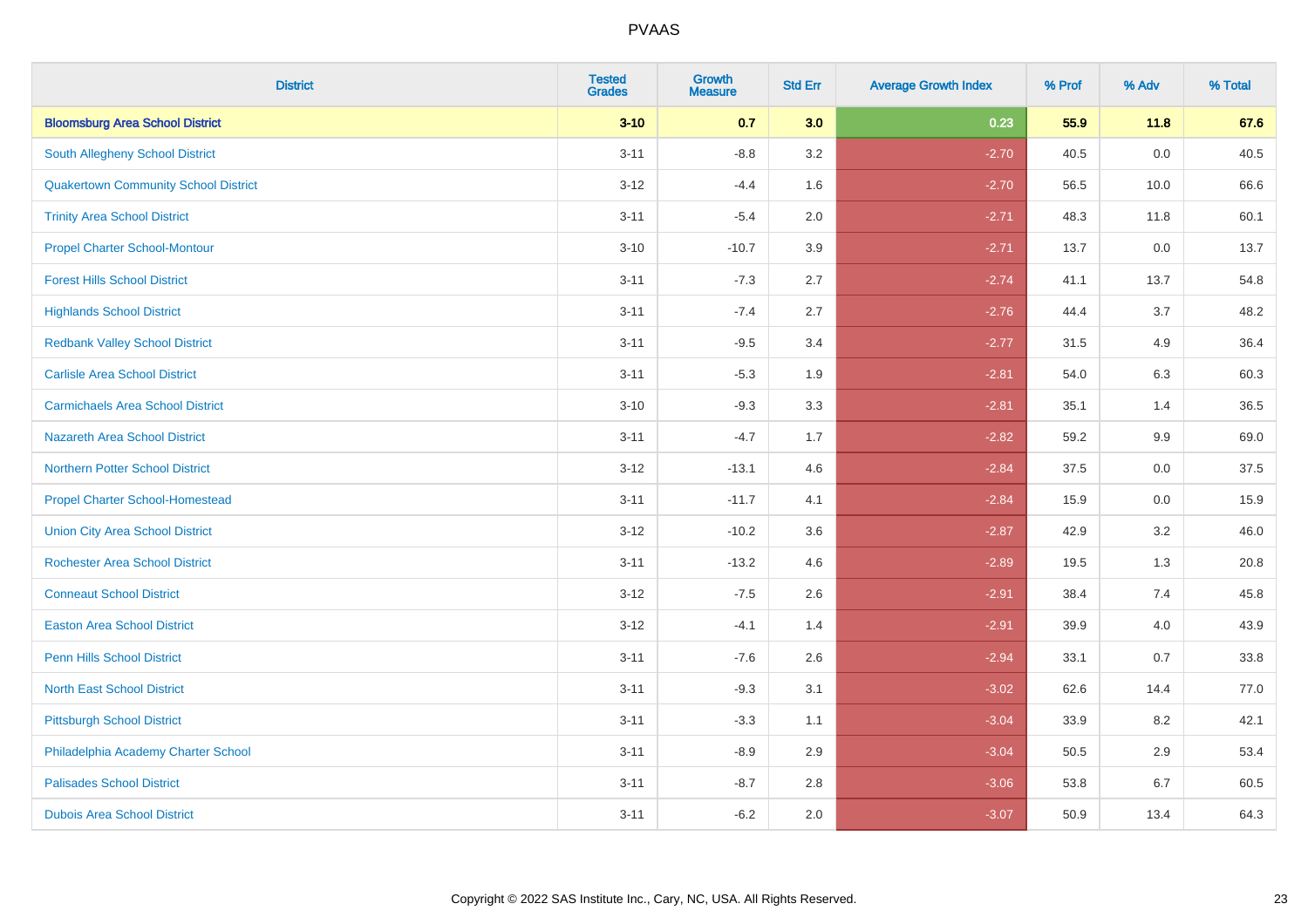| <b>District</b>                               | <b>Tested</b><br><b>Grades</b> | <b>Growth</b><br><b>Measure</b> | <b>Std Err</b> | <b>Average Growth Index</b> | % Prof | % Adv   | % Total |
|-----------------------------------------------|--------------------------------|---------------------------------|----------------|-----------------------------|--------|---------|---------|
| <b>Bloomsburg Area School District</b>        | $3 - 10$                       | 0.7                             | 3.0            | 0.23                        | 55.9   | 11.8    | 67.6    |
| <b>Wallenpaupack Area School District</b>     | $3 - 11$                       | $-7.1$                          | 2.3            | $-3.09$                     | 40.8   | 2.4     | 43.1    |
| <b>Boyertown Area School District</b>         | $3 - 11$                       | $-4.7$                          | 1.5            | $-3.17$                     | 55.2   | 11.3    | 66.5    |
| <b>Waynesboro Area School District</b>        | $3 - 12$                       | $-6.1$                          | 1.9            | $-3.20$                     | 50.0   | 6.8     | 56.8    |
| Tamaqua Area School District                  | $3 - 12$                       | $-8.2$                          | 2.5            | $-3.24$                     | 44.5   | 1.9     | 46.4    |
| Maritime Academy Charter School               | $3 - 10$                       | $-11.4$                         | 3.5            | $-3.29$                     | 15.2   | 0.0     | 15.2    |
| <b>Neshannock Township School District</b>    | $3 - 10$                       | $-9.7$                          | 2.9            | $-3.34$                     | 62.4   | 5.6     | 67.9    |
| <b>Steelton-Highspire School District</b>     | $3 - 11$                       | $-11.8$                         | 3.5            | $-3.40$                     | 14.5   | 0.0     | 14.5    |
| <b>Elizabeth Forward School District</b>      | $3 - 11$                       | $-8.4$                          | 2.4            | $-3.41$                     | 51.7   | 4.0     | 55.7    |
| <b>Interboro School District</b>              | $3 - 12$                       | $-7.3$                          | 2.1            | $-3.43$                     | 46.6   | 4.8     | 51.4    |
| <b>Williamsburg Community School District</b> | $3 - 11$                       | $-14.3$                         | 4.1            | $-3.48$                     | 28.3   | 0.0     | 28.3    |
| <b>Penn-Delco School District</b>             | $3 - 11$                       | $-6.8$                          | 1.9            | $-3.51$                     | 46.6   | 3.2     | 49.8    |
| <b>Milton Area School District</b>            | $3 - 11$                       | $-8.7$                          | 2.5            | $-3.52$                     | 45.4   | 6.9     | 52.3    |
| <b>Moniteau School District</b>               | $3 - 11$                       | $-11.8$                         | 3.3            | $-3.56$                     | 50.0   | 6.3     | 56.3    |
| <b>Clearfield Area School District</b>        | $3 - 10$                       | $-9.4$                          | 2.6            | $-3.56$                     | 43.0   | 3.1     | 46.1    |
| <b>Ridgway Area School District</b>           | $3 - 11$                       | $-14.5$                         | 4.1            | $-3.56$                     | 49.0   | $9.8\,$ | 58.8    |
| <b>Berwick Area School District</b>           | $3 - 11$                       | $-9.3$                          | 2.6            | $-3.59$                     | 42.1   | 5.5     | 47.6    |
| Johnsonburg Area School District              | $3 - 11$                       | $-14.1$                         | 3.9            | $-3.62$                     | 54.0   | 4.6     | 58.6    |
| Propel Charter School - Braddock Hills        | $3 - 11$                       | $-13.6$                         | 3.6            | $-3.81$                     | 9.7    | 1.6     | 11.3    |
| Northern Lehigh School District               | $3 - 12$                       | $-10.4$                         | 2.7            | $-3.82$                     | 28.0   | 9.3     | 37.3    |
| <b>Bradford Area School District</b>          | $3 - 12$                       | $-9.3$                          | 2.4            | $-3.87$                     | 45.8   | 8.3     | 54.2    |
| <b>Marion Center Area School District</b>     | $3 - 10$                       | $-12.0$                         | 3.1            | $-3.87$                     | 33.7   | 1.1     | 34.8    |
| <b>Minersville Area School District</b>       | $3 - 11$                       | $-14.4$                         | 3.7            | $-3.90$                     | 39.3   | 3.3     | 42.6    |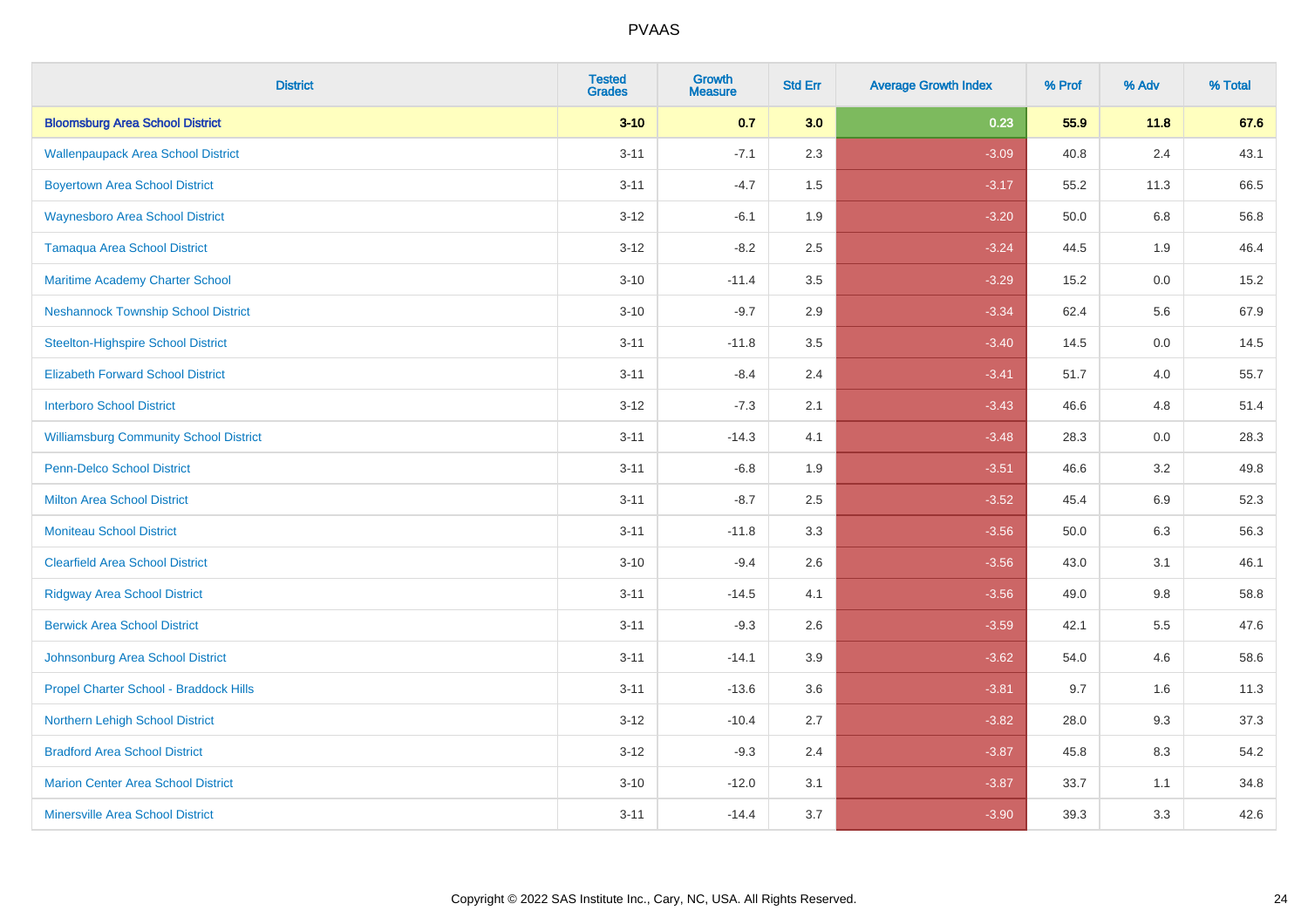| <b>District</b>                                | <b>Tested</b><br><b>Grades</b> | <b>Growth</b><br><b>Measure</b> | <b>Std Err</b> | <b>Average Growth Index</b> | % Prof | % Adv   | % Total |
|------------------------------------------------|--------------------------------|---------------------------------|----------------|-----------------------------|--------|---------|---------|
| <b>Bloomsburg Area School District</b>         | $3 - 10$                       | 0.7                             | 3.0            | 0.23                        | 55.9   | 11.8    | 67.6    |
| Southern Huntingdon County School District     | $3 - 11$                       | $-12.9$                         | 3.2            | $-3.98$                     | 32.5   | $2.5\,$ | 35.0    |
| <b>Big Spring School District</b>              | $3 - 11$                       | $-9.8$                          | 2.4            | $-4.00$                     | 38.6   | 8.9     | 47.5    |
| Catasauqua Area School District                | $3 - 12$                       | $-12.1$                         | 3.0            | $-4.00$                     | 36.8   | 7.6     | 44.3    |
| <b>Avonworth School District</b>               | $3 - 10$                       | $-12.6$                         | 3.1            | $-4.01$                     | 59.8   | 4.6     | 64.4    |
| <b>Wellsboro Area School District</b>          | $3 - 11$                       | $-12.4$                         | 3.0            | $-4.11$                     | 49.2   | 11.9    | 61.1    |
| Columbia-Montour AVTS                          | $9 - 10$                       | $-12.5$                         | 3.0            | $-4.16$                     | 22.3   | 0.6     | 22.9    |
| Jefferson County-Dubois AVTS                   | $9 - 11$                       | $-16.2$                         | 3.9            | $-4.16$                     | 23.0   | 0.0     | 23.0    |
| <b>West Mifflin Area School District</b>       | $3 - 12$                       | $-12.3$                         | 2.9            | $-4.22$                     | 39.7   | 10.3    | 50.0    |
| <b>South Park School District</b>              | $3 - 11$                       | $-11.3$                         | 2.7            | $-4.23$                     | 53.5   | 13.7    | 67.3    |
| Southern Tioga School District                 | $3 - 11$                       | $-11.5$                         | 2.7            | $-4.25$                     | 47.8   | 6.4     | 54.3    |
| <b>Butler Area School District</b>             | $3 - 11$                       | $-6.5$                          | 1.5            | $-4.26$                     | 42.5   | 9.4     | 51.9    |
| Lampeter-Strasburg School District             | $3 - 12$                       | $-8.6$                          | 2.0            | $-4.33$                     | 55.1   | $9.8\,$ | 64.8    |
| <b>Annville-Cleona School District</b>         | $3 - 12$                       | $-12.1$                         | 2.7            | $-4.46$                     | 34.9   | $7.8\,$ | 42.6    |
| <b>Penns Manor Area School District</b>        | $3 - 12$                       | $-17.0$                         | 3.7            | $-4.52$                     | 29.7   | 3.1     | 32.8    |
| <b>Riverside Beaver County School District</b> | $3 - 11$                       | $-14.0$                         | 3.0            | $-4.64$                     | 49.4   | 8.8     | 58.2    |
| <b>Frazier School District</b>                 | $3 - 11$                       | $-17.2$                         | 3.7            | $-4.70$                     | 37.1   | 1.6     | 38.7    |
| <b>Tulpehocken Area School District</b>        | $3 - 12$                       | $-13.7$                         | 2.8            | $-4.81$                     | 36.7   | 2.8     | 39.4    |
| <b>Tacony Academy Charter School</b>           | $3 - 11$                       | $-14.7$                         | 3.0            | $-4.82$                     | 22.4   | 1.8     | 24.1    |
| <b>Bucks County Technical High School</b>      | $9 - 10$                       | $-12.0$                         | 2.5            | $-4.84$                     | 35.9   | 3.2     | 39.2    |
| Schuylkill Haven Area School District          | $3 - 11$                       | $-15.3$                         | 3.1            | $-4.87$                     | 49.7   | 2.4     | 52.1    |
| Southern Columbia Area School District         | $3 - 11$                       | $-14.6$                         | 3.0            | $-4.92$                     | 55.0   | 4.0     | 59.0    |
| <b>Titusville Area School District</b>         | $3 - 11$                       | $-13.2$                         | 2.6            | $-4.99$                     | 43.2   | 4.8     | 48.0    |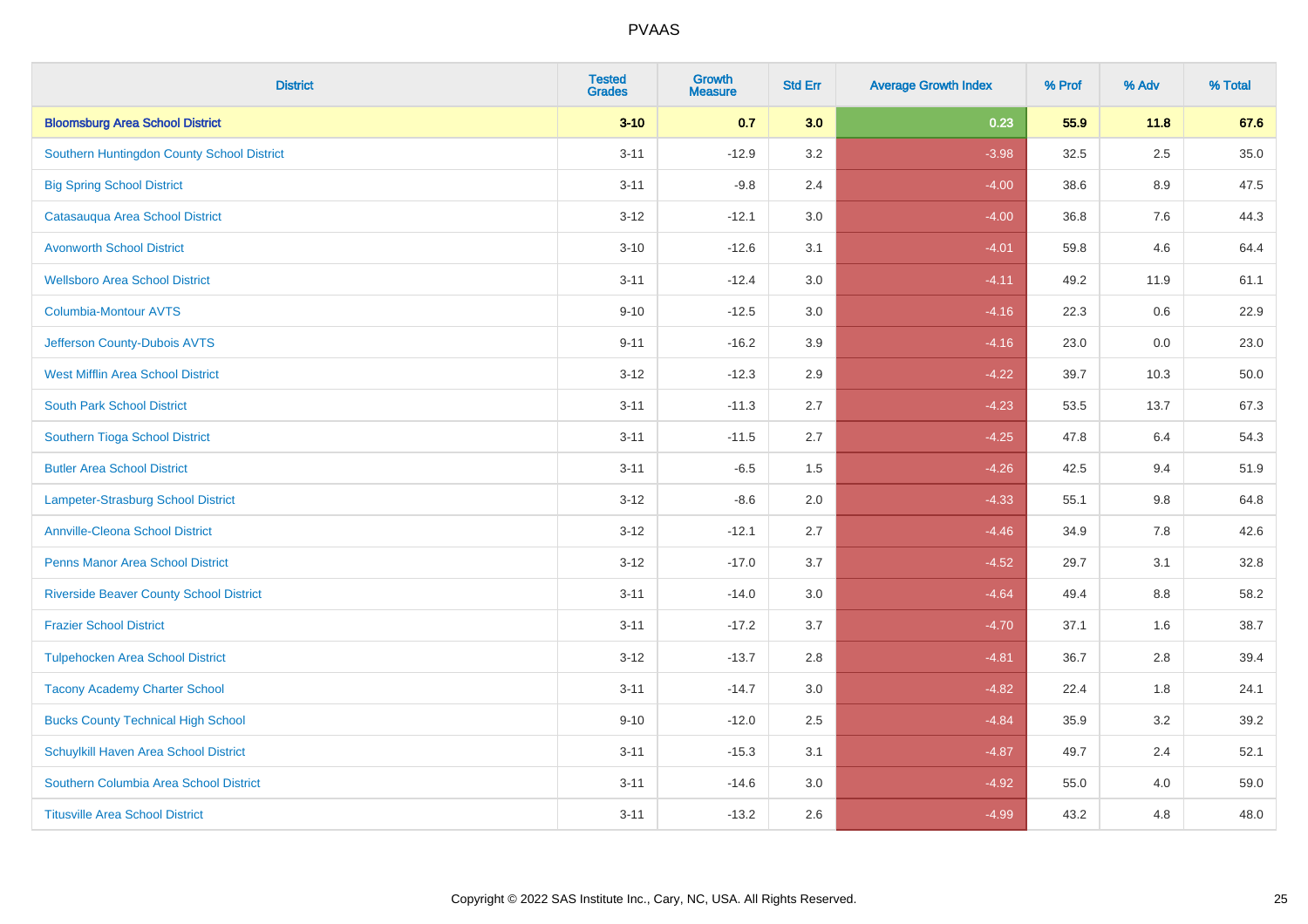| <b>District</b>                              | <b>Tested</b><br><b>Grades</b> | <b>Growth</b><br><b>Measure</b> | <b>Std Err</b> | <b>Average Growth Index</b> | % Prof | % Adv   | % Total |
|----------------------------------------------|--------------------------------|---------------------------------|----------------|-----------------------------|--------|---------|---------|
| <b>Bloomsburg Area School District</b>       | $3 - 10$                       | 0.7                             | 3.0            | 0.23                        | 55.9   | 11.8    | 67.6    |
| <b>Plum Borough School District</b>          | $3 - 11$                       | $-11.3$                         | 2.2            | $-5.19$                     | 51.1   | 9.0     | 60.1    |
| <b>Mastery Charter School - Gratz Campus</b> | $7 - 10$                       | $-23.9$                         | 4.5            | $-5.29$                     | 2.9    | 0.0     | 2.9     |
| <b>Southern Fulton School District</b>       | $3 - 11$                       | $-23.7$                         | 4.4            | $-5.37$                     | 34.2   | 10.5    | 44.7    |
| <b>Exeter Township School District</b>       | $3 - 11$                       | $-10.4$                         | 1.9            | $-5.44$                     | 50.6   | 2.7     | 53.3    |
| <b>Solanco School District</b>               | $3 - 11$                       | $-11.0$                         | 2.0            | $-5.55$                     | 41.6   | 4.5     | 46.1    |
| <b>Springfield Township School District</b>  | $3 - 11$                       | $-18.9$                         | 3.2            | $-5.88$                     | 62.6   | 3.6     | 66.3    |
| <b>Abington School District</b>              | $3 - 10$                       | $-11.5$                         | 1.9            | $-6.00$                     | 56.2   | 11.6    | 67.8    |
| <b>Ringgold School District</b>              | $3 - 11$                       | $-14.7$                         | 2.4            | $-6.04$                     | 41.5   | 7.9     | 49.4    |
| <b>Lawrence County CTC</b>                   | $10 - 11$                      | $-21.7$                         | 3.6            | $-6.05$                     | 19.8   | 0.0     | 19.8    |
| Lackawanna Trail School District             | $3 - 10$                       | $-21.7$                         | 3.5            | $-6.20$                     | 38.5   | 1.5     | 40.0    |
| Mifflinburg Area School District             | $3 - 11$                       | $-15.8$                         | 2.5            | $-6.30$                     | 42.4   | 4.0     | 46.4    |
| <b>Curwensville Area School District</b>     | $3 - 11$                       | $-27.9$                         | 4.1            | $-6.72$                     | 42.5   | 4.1     | 46.6    |
| <b>Bristol Township School District</b>      | $3 - 11$                       | $-13.9$                         | 2.0            | $-7.05$                     | 31.0   | 3.7     | 34.7    |
| <b>Northwestern School District</b>          | $3 - 11$                       | $-24.9$                         | 3.5            | $-7.13$                     | 42.6   | 2.9     | 45.6    |
| <b>Chambersburg Area School District</b>     | $3 - 11$                       | $-9.5$                          | 1.3            | $-7.20$                     | 42.7   | $8.6\,$ | 51.4    |
| Philipsburg-Osceola Area School District     | $3 - 11$                       | $-24.8$                         | 3.3            | $-7.43$                     | 19.7   | 2.6     | 22.4    |
| Hatboro-Horsham School District              | $3 - 11$                       | $-12.8$                         | 1.7            | $-7.47$                     | 45.6   | 7.2     | 52.8    |
| Owen J Roberts School District               | $3 - 11$                       | $-12.3$                         | 1.6            | $-7.61$                     | 57.0   | 11.9    | 69.0    |
| <b>Norristown Area School District</b>       | $3 - 12$                       | $-12.8$                         | 1.6            | $-7.98$                     | 23.5   | 2.3     | 25.7    |
| <b>West Side CTC</b>                         | $9 - 10$                       | $-37.4$                         | 4.3            | $-8.64$                     | 8.8    | 0.0     | 8.8     |
| <b>Shikellamy School District</b>            | $3 - 10$                       | $-22.3$                         | 2.5            | $-8.92$                     | 33.3   | 6.1     | 39.5    |
| <b>Erie City School District</b>             | $3 - 12$                       | $-14.5$                         | 1.6            | $-9.26$                     | 25.4   | 3.0     | 28.4    |